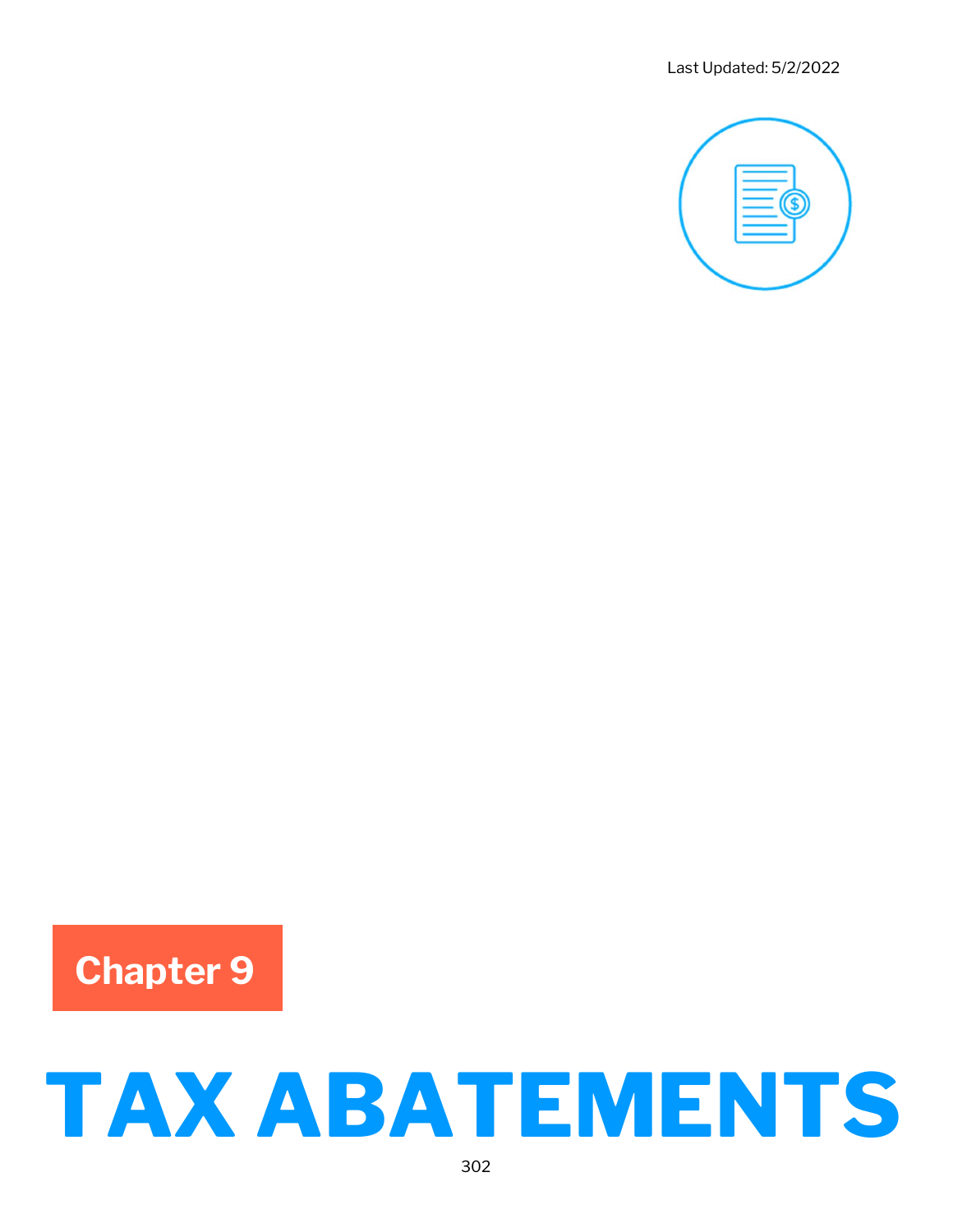# CHAPTER NINE: TAX ABATEMENTS

## **Overview**

#### What are tax abatements?

Tax abatements are artificial reductions on the amount of tax a property owner would otherwise pay. The term is generally interchangeable with terms like "tax breaks" and "tax exemptions." The exemption can apply: at the federal, state or local level; to certain types of taxes at each level (e.g., school district taxes); and for a limited time period (e.g., ten years, after which the "normal" tax rate will be applied). An applicant typically qualifies for a tax exemption by applying to the overseeing entity, providing (usually minimal) documentation that it qualifies for the exemption, and having its application be approved or denied based on a vote by the various decision-making bodies prescribed by law. Sometimes the exemption recipient must provide follow-up documentation to show that the facility continues to qualify for the exemption; sometimes not. This chapter focuses on the two main state-level tax exemptions available in Texas and Louisiana; it also summarizes some other federal and local incentives that an LNG developer might pursue.

#### Why do facilities apply for tax abatements and incentives?

Unlike all of the other permissions and permits discussed in this guide, LNG terminals are not required to apply for tax exemptions as part of any permitting process.

Most LNG developers apply for the tax exemptions that state and local governments offer to industries because it is basically free money—millions of dollars in free money. In fact, LNG facilities receive some of the largest state tax exemptions of all industries: for example, the biggest beneficiaries under Texas's corporate tax exemptions have been two LNG facilities: Corpus Christi Liquefaction and Freeport LNG, each receiving more than \$55 million in subsidies **annually**.<sup>1060</sup> Louisiana is even more generous to LNG companies—eight LNG facilities were granted more than \$50 million in the first year of each's 10-year subsidy period, with the biggest winners being Sabine Pass LNG LP (d/b/a Cheniere Energy) and Cameron LNG LLC (d/b/a Sempra Energy), which respectively secured exemptions to the tune of over \$553 and \$392 million in years one of their subsidies.<sup>1061</sup>

LNG developers use these tax breaks to artificially inflate the project's profitability and attract investors. However, these exemptions come at a cost to localities because valuable tax revenue is not collected<sup>1062</sup>-revenue that could fund schools, pollution-reduction measures, health services,

https://d3n8a8pro7vhmx.cloudfront.net/gulfcoastlc/pages/1561/attachments/original/1622690659/Brown\_\_Alleen\_\_Corpor ate\_Subsidy\_Quietly\_Dies\_in\_Texas\_-The\_Intercept.pdf?1622690659.

1061 Together Louisiana. Conference Presentation. (Sept. 21, 2021). In the 10-year lifespan of Sabine Pass LNG, LP's subsidies, it will have avoided over \$4.762 billion in taxes. Cameron LNG, LLC will have avoided over \$3.376 billion. For more information about the size of Louisiana's subsidies (including that Louisiana gives away 32 times as much per capita in corporate subsidies as Texas does), see Together Baton Rouge. "GIVING AWAY THE FARM: a cost-benefit analysis of the industrial tax exemption program in East Baton Rouge Parish, 1998 ‐ 2017." (Aug. 2017) at 8. https://d3n8a8pro7vhmx.cloudfront.net/togetherbr/pages/2303/attachments/original/1503346818/Final\_TBR\_Giving\_away \_the\_farm\_8-17-2017.pdf?1503346818.

<sup>1060</sup> Brown, Alleen. Corporate Subsidy Quietly Dies in Texas-Topping Off Bad Week for Big Oil. The Intercept. (June 1, 2021) at 5.

<sup>1062</sup> Sometimes that revenue is partially replaced as part of the exemption's legal framework. But there's no such thing as a free lunch—that replacement money is pulled from other sources and the shortfall is simply moved onto others' shoulders. Id. at 5 ("Texas's Chapter 313 program allowed corporations building new facilities to apply to local school boards for a property tax waiver. The school boards hardly ever said no — likely because the local school district didn't stand to lose money. Instead,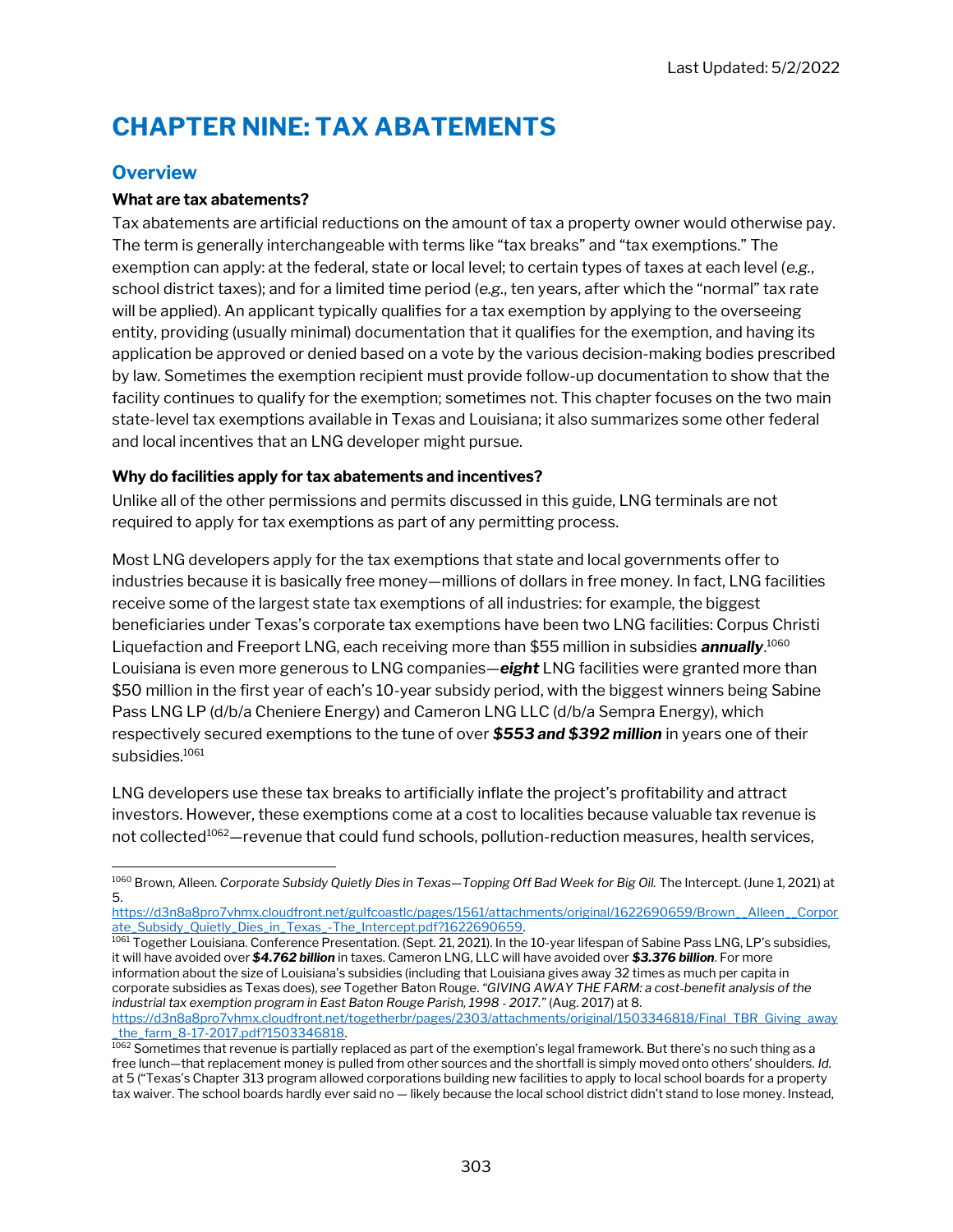municipal services, or infrastructure improvements. And the justifications for these tax exemptions that they are necessary for the project to break even, increase jobs and grow the local economy—are drastically overblown. When challenging a project's permits, advocates should also consider challenging these exemptions—many are vulnerable because so little scrutiny has been given them.

#### What is unique about challenging tax abatements and incentives?

Of the advocacy avenues discussed in this guide, tax exemption challenges are unique for two major reasons: (1) defeating an exemption is not guaranteed to stop a project; (2) a larger range of concessions may be more quickly offered by developers, potentially dividing the coalitions initially united against the exemption. These are factors to be aware of, not necessarily reasons to avoid fighting exemptions.

As for the first issue: that defeating an exemption is not guaranteed to stop a project. This can be counter-intuitive, because lawmakers and industry often justify exemptions as necessary to make the project economical in the proposed location. The facts don't back this assumption up—for example, many oil and gas projects in Louisiana and Texas are built either before they receive an exemption or despite not receiving one.

Challenging exemptions for projects that may be built anyway is worthwhile because it combats public subsidy of harm (and may actually stop a project—it can be hard to predict the future). These projects (that are built regardless) can be classified as those that clearly do not qualify under the spirit or letter of the laws for an exemption, even under minimal scrutiny. The stated purpose of many exemption programs is to attract good jobs to the state. Yet many projects get exemptions without needing any financial incentive at all: the projects have already been constructed (and thus need no continued "incentive" to be constructed); the projects are expansions or routine capital upgrades that would be built regardless; the projects have no other possible location except in a particular state, county or parish; the projects will not increase high-paying jobs or add to development; the projects are time-barred from receiving exemptions (e.g., the legal exemption period has elapsed). And attracting a project is no guarantee that good jobs will follow—Louisiana and Texas historically have failed to ensure that companies live up to their job promises. Local government entities that reject exemptions from these aforementioned projects will likely be able to tax these entities for the full value anyway, because either they will be built anyway or the increased scrutiny will show that they simply did not qualify for the exemption program. For these cases, a broad coalition of groups, from environmental advocates to local organizations will likely be aligned in arguing for an unqualified "No" to these exemptions.

As for the second issue: that a larger range of concessions may be more quickly offered by developers, potentially dividing the coalitions initially united against exemptions. Tax exemptions get processed much more quickly and with less public scrutiny than the environmental permit described in this guide (except for possibly certain states' section 401 permits). And the conditions that are attached to permits are often more narrowly tailored to environmental and human health concerns whereas tax exemptions can include conditions about real job creation, wages, economic development, supplemental payments to local organizations, and other measures outside the

the property tax money that was waived would have gone into a state fund, which should have especially benefitted overstretched urban school districts.") See Section 9.C for more details about how this happens in Texas.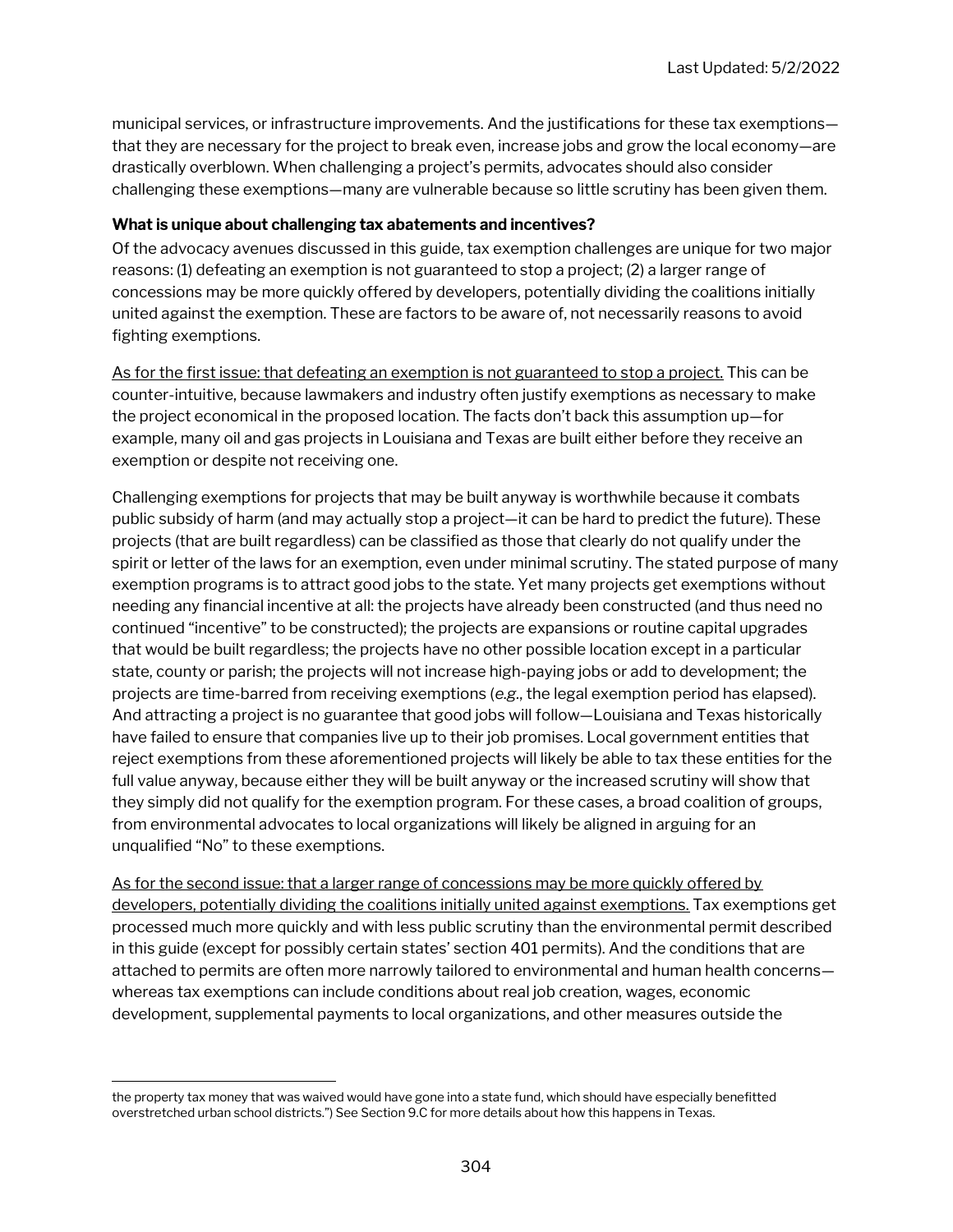bounds of human and environmental health.<sup>1063</sup> If a developer offers attractive-enough economic concessions, coalitions united against a project can break down. Robust and compassionate communication in a coalition is critical—those interested in such concessions should be open to hearing how enforceable (or not) they may be plus any environmental / human health tradeoffs; and those opposed to any concessions should be open to hearing the very real concerns and needs of those with different viewpoints.

#### What are avenues of advocate involvement?

There are two main avenues for challenging tax abatements: on a macro (exemption-wide, state and local) and on an individual level (for each facility).

- Challenges at a macro (state) level. The overall structure of many tax abatement programs is set at the state level, even if individual localities and governing entities may add requirements for all or a subset of projects. It's usually the politicians in the state legislature or the governor's office who can make wholesale changes to the state tax exemption framework.<sup>1064</sup> Therefore, advocating at the state level for changes to the tax abatement programs themselves can improve the process for all projects (as advocates in Louisiana and Texas have succeeded at see Section 9.B and 9.C, respectively). This is much more about political organizing and mobilizing to change the overall legal framework instead of working within a pre-existing framework. Grassroots organizers and coalitions outside of environmental groups are key to making this change happen.
- Challenges at a macro (local) level. Although the overall framework for many tax abatement programs is set at the state level through state legislation, the local entities—e.g., the city, county, school district, or other local entities often have significant leeway in shaping the requirements that all companies planning on developing in their jurisdiction must meet before qualifying for an exemption from that local entity.<sup>1065</sup> Again, organizers and coalitions are key to convincing the local entities that macro-level changes to these local incentives are necessary. For example, if local entities can be convinced to adopt living wages, benefits, and local hire standards as conditions for receiving certain tax exemptions, this can affect all future projects that seek exemptions in that locality (as Austin Interfaith, Workers Defense, and other advocates were able to convince the City of Austin to do in 2013 $1066$ ). This requires researching each parish, county, and city individually to understand the incentives a facility might seek from these entities.
- Challenges to the tax exemptions sought by an individual facility. This avenue of challenge requires picking off each individual tax exemption. Advocates can prioritize those that are

<sup>1066</sup> Mosqueda, Priscila. "In Austin, Workers Score a Big Win." Texas Observer. (Oct. 25, 2013)

<sup>&</sup>lt;sup>1063</sup> Technically, challenging a permit can lead to a wide spectrum of concessions like these, but typically only after protracted litigation dissolves into a settlement agreement. Negotiations over tax exemptions do not have such a long and expensive timeline. FERC's certification could also include economic mitigation measures, but that process is also much longer and much more expensive.

<sup>1064</sup> Whether the exemption programs should be abolished or narrowly tailored to green industries like wind and solar is outside the scope of this guide.

<sup>&</sup>lt;sup>1065</sup> For example, in Texas some of the local incentives are codified in Chapter 380 and 381 of the state's tax code. These laws give the local taxing authority (the city or county, respectively) a lot of power in deciding the scope of the exemption programs, both across the board for all companies and in each individual case.

https://www.texasobserver.org/austin-workers-score-big-win/. The same advocates have also pushed Travis County to incorporate labor protections in its economic development agreements. For some history on that work, see: Aldridge, Olivia. "Travis County votes to accept application for Silicon Silver development incentives agreement." Community Impact Newsletter. (Jan. 26, 2021) https://communityimpact.com/austin/central-austin/business/2021/01/26/travis-county-votes-toaccept-application-for-silicon-silver-development-incentives-agreement/.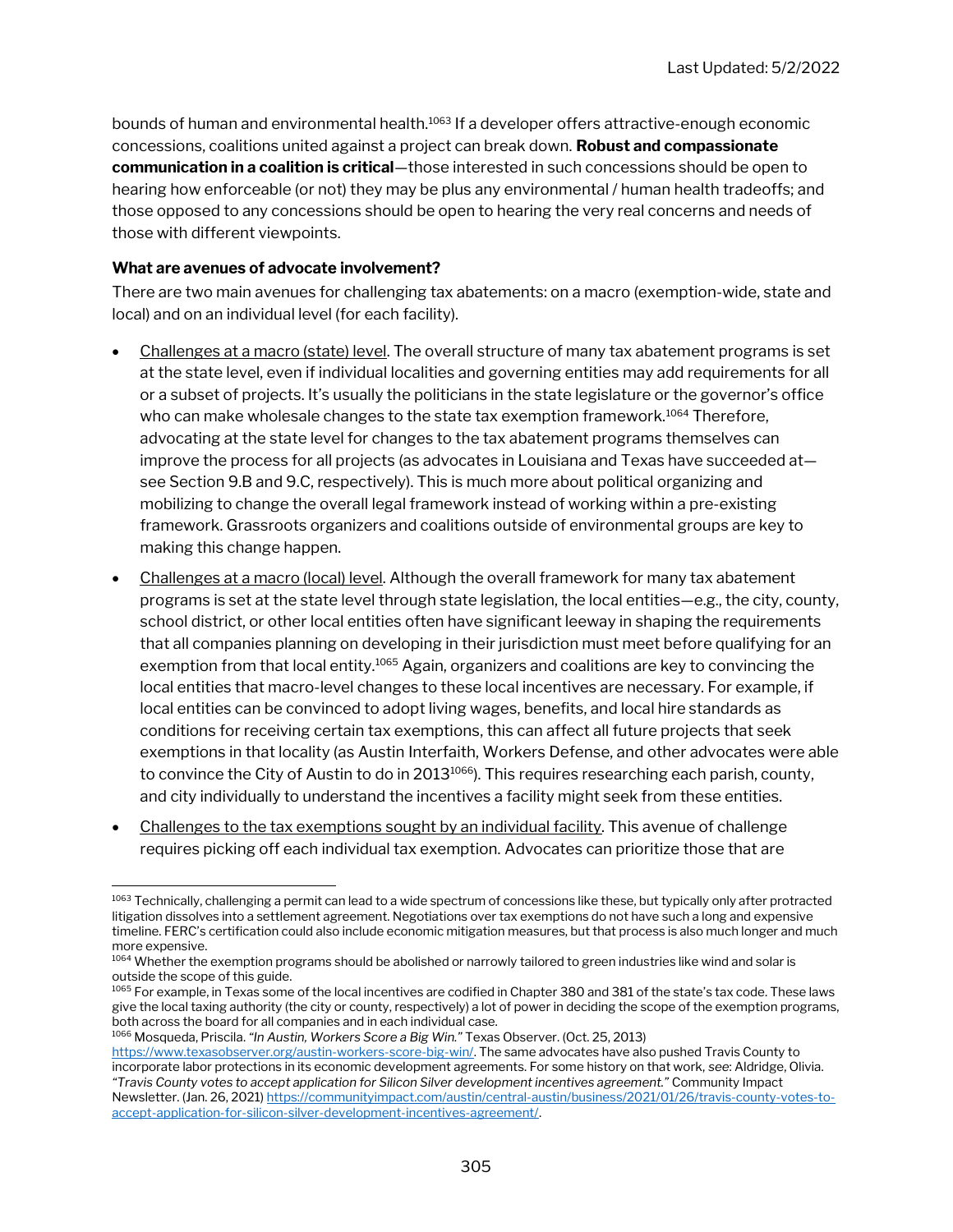expected to be the largest. Public momentum will be key to help decisionmakers see that each tax exemption will bring more harm than good to a community. Partnering with experienced organizers and building coalitions at the grassroots level is key to success.

#### How is this chapter organized?

Because tax exemptions are state specific, this chapter is divided into two sections, one for the main tax break available in Louisiana (Section 9.B) and one for Texas (Section 9.C) as of January 2022. Section 9.D briefly summarizes other types of tax exemptions a facility might be offered that an advocate could challenge.

#### Louisiana tax exemptions

#### What is the main tax exemption LNG developers seek in Louisiana?

The largest tax exemption that LNG developers have access to in Louisiana is the Industrial Tax Exemption Program, or ITEP,<sup>1067</sup> which has its origins in the state constitution.<sup>1068</sup> Advocates, including in particular, Together Louisiana, have played key roles in fighting this exemption and have compiled a wealth of information about the program and how best to reform the program so it is not simply a gift to polluting industries like LNG, which have received millions.<sup>1069</sup> Advocates challenging ITEP are highly encouraged to reach out to these experienced advocates and to review the material already compiled by these organizations.<sup>1070</sup>

Until 2016, ITEP exemptions from property taxes of up to 100% for 10 years were granted with no local oversight or input. These decisions were made by a largely unelected state entity housed in the state department of Louisiana Economic Development (LED): the Board of Commerce and Industry. But in June 2016, Louisiana Governor John Bel Edwards signed an executive order giving local school districts, sheriff departments, parishes and cities the authority to determine for themselves whether to approve industrial tax exemptions and on what terms,<sup>1071</sup> although the state Board of Commerce

1069 See e.g., the tax break given to Cheniere Energy. https://www.opportunitylouisiana.com/case-studies/cheniere-energy. 1070 Together Louisiana's summary page on Fair Taxes is a great place to start. "The Biggest Corporate Welfare Program in the Nation ..." https://www.togetherla.org/fairtaxes; See also Together Louisiana, "Why Louisiana Stays Poor." https://www.youtube.com/watch?v=RWTic9btP38. For an in-depth dissection of the costs of the program (both directly and indirectly as it shifts the burden to other taxpayers) and debunking the myths of job-creation and business growth, see Together Baton Rouge's report: "GIVING AWAY THE FARM: a cost-benefit analysis of the industrial tax exemption program in East Baton Rouge Parish, 1998 ‐ 2017." (Aug. 2017)

<sup>1067</sup> Groner, Anya. "One Oppressive Economy Begets Another." The Atlantic. May 7, 2021.

https://www.theatlantic.com/culture/archive/2021/05/louisiana-chemical-plants-thriving-off-slavery/618769/ ("According to a study by Together Louisiana, a statewide network of community organizers, from 1997 to 2016 the ITEP board approved all but eight of 16,931 corporate-tax-exemption applications. In 2017 alone, those exemptions cost state parishes about \$1.9 billion, money that could've been spent on local parks, libraries, and schools.").

<sup>1068</sup> Louisiana Constitution Art. 7 § 21(F) ("Notwithstanding any contrary provision of this Section, the State Board of Commerce and Industry or its successor, with the approval of the governor, may enter into contracts for the exemption from ad valorem taxes of a new manufacturing establishment or an addition to an existing manufacturing establishment, on such terms and conditions as the board, with the approval of the governor, deems in the best interest of the state.").

https://d3n8a8pro7vhmx.cloudfront.net/togetherbr/pages/2303/attachments/original/1503346818/Final\_TBR\_Giving\_away \_the\_farm\_8-17-2017.pdf?1503346818.

<sup>1071</sup> Office of the Louisiana Governor. "Gov. Edwards Ties Industrial Tax Breaks to Job Creation and Local Approval." (June 24, 2016) https://gov.louisiana.gov/news/gov-edwards-ties-industrial-tax-breaks-to-job-creation-and-local-approval. See also "The Biggest Corporate Welfare Program in the Nation ..." https://www.togetherla.org/fairtaxes. These entities also have the power to recommend penalties for non-compliance. See e.g., Cobler, Paul. "Baton Rouge car-parts maker not punished for flouting tax break, decision delayed for brewery" The Advocate. (Nov. 10, 2021)

https://www.theadvocate.com/baton\_rouge/news/article\_2bd2339a-4290-11ec-b3fa-9b139dd20d63.html ("As the representatives of the three East Baton Rouge Parish entities that would have received the exempted tax dollars, Metro Council, the Sheriff's Office and the School Board all have the power to recommend a penalty to the state board, defer to the board or mandate on their own that the companies pay a penalty.").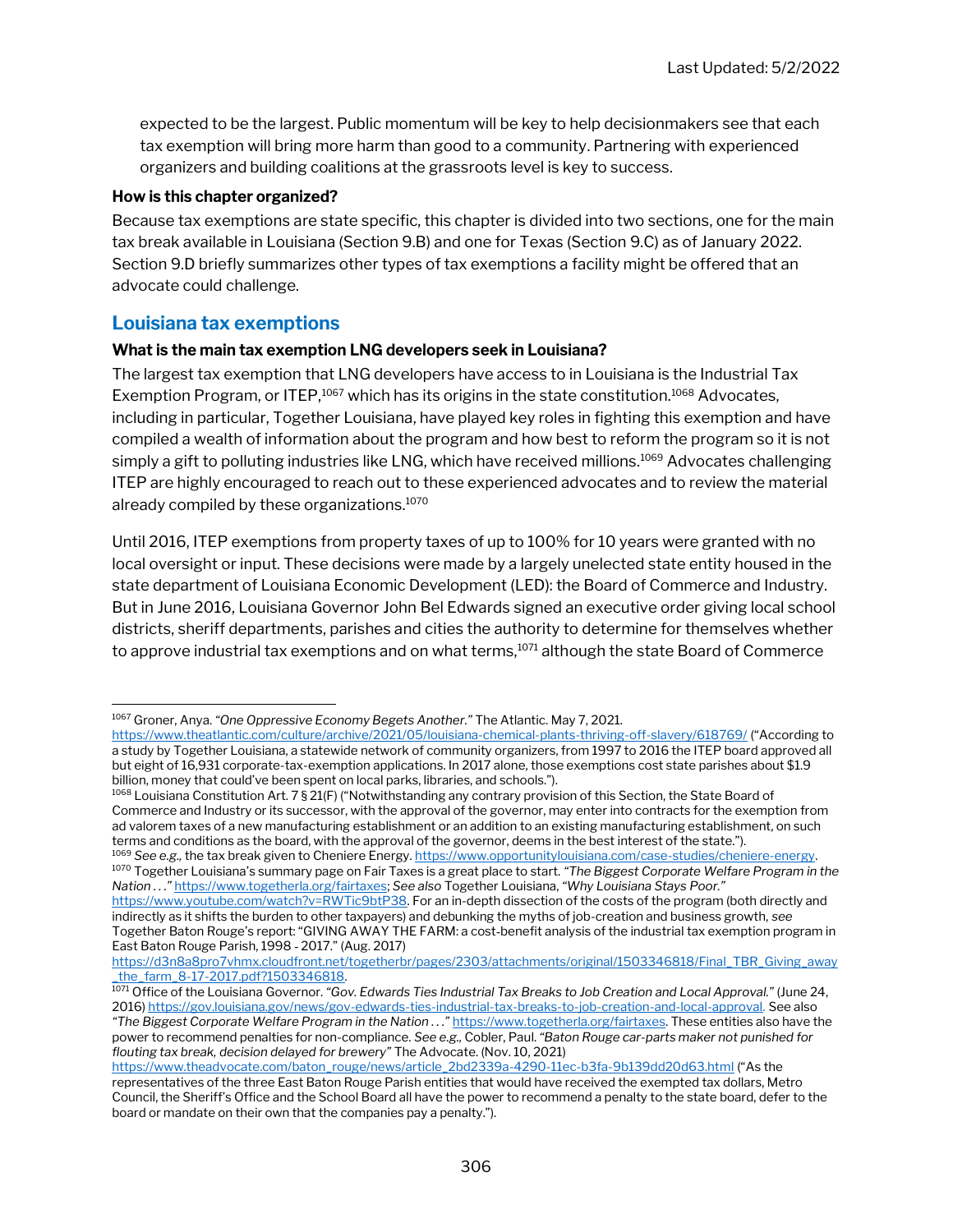and Industry is still heavily involved.<sup>1072</sup> The Governor further limited the amount of tax exemption available from 100% to 80%.<sup>1073</sup> In 2020, the Governor amended the ITEP rules to allow applicants that were denied tax breaks to—in limited circumstances—appeal those denials to the state board.<sup>1074</sup>

Even though new projects seeking tax breaks through ITEP will be subject to the new rules requiring local approval, some projects are grandfathered into the old system in which the Board of Commerce and Industry rubberstamped approvals without sharing authority with local entities.<sup>1075</sup> Whether such facilities should be grandfathered is a possible point of advocacy, especially if those projects seek ITEP exemptions for facility expansions.

#### Where should advocates focus in challenging individual exemptions?

Defeating ITEP tax exemptions requires quickly mobilizing local opposition to convince local authorities to reject the tax exemptions LNG developers seek. The local entities with decisionmaking power are parish governing bodies, municipal governing bodies, school boards, and sheriffs. Each of these entities has the power to approve or reject the portions of tax exemptions it would be forgoing. Because of this it can be useful to educate these officials about the ITEP program's costs **before** an individual project is up for review, and to encourage the election of ITEP-opposed individuals to these positions. The Board of Commerce and Industry is still a largely rubberstamp entity unresponsive to community concerns.

#### When are localities officially involved in the ITEP process?

Localities are only presented with the opportunity to weigh in on ITEP exemptions **after** the Board of Commerce and Industry has approved the applicant's initial application and negotiated the terms and conditions of the tax exemption (memorialized in a document known as "Exhibit A").<sup>1076</sup> Within three business days of the Board approval, LED forwards the approved application and Exhibit A to local governmental authorities. Notice of the approval is posted on the LED Board website,<sup>1077</sup> and the posted date begins the 30-day period for the local governing authorities to initiate action to approve or reject the board's approved tax exemption. There are several nuances to note:

 Within the 30-day period, a local governing authority has the option of placing the application on a public meeting agenda (and publishing notice of that action), which would extend the deadline for approving or rejecting the tax exemption for an additional 30 days (for a total of 60 days from

<sup>1072 &</sup>quot;Industrial Tax Exemption Program." https://www.opportunitylouisiana.com/business-incentives/industrial-tax-exemption; see also Louisiana Economic Development. "Louisiana Board of Commerce and Industry."

https://www.opportunitylouisiana.com/boards-reports-and-rules/louisiana-board-of-commerce-and-industry. <sup>1073</sup> 13 LAC § I-537(B).

<sup>1074</sup> Houston, Matt. "New ITEP rules spark fear locals will lose say in granting tax breaks." WAFB9. (Feb. 21, 2020), https://www.wafb.com/2020/02/21/new-itep-rules-spark-fear-locals-will-lose-say-granting-tax-breaks/. Companies typically can only appeal if a local entity has set up rules that are "in conflict" with the state rules. As of January 2022, no company has prevailed on an appeal.

<sup>&</sup>lt;sup>1075</sup> Mosbrucker, Kristen. "Why plastic maker Formosa's big Louisiana property tax break is not likely at risk despite delays." The Advocate. (June 20, 2021). https://www.theadvocate.com/baton\_rouge/news/business/article\_68dce452-c3b9-11ebb8e1-1bf42c7e5145.html ("Since [Formosa's original application in 2014], Gov. John Bel Edwards has changed the state's ITEP incentive to an 80% property tax break over 10 years rather than 100% tax break and given local government entities a say in whether tax abatements are granted. However, Formosa and many other megaprojects — some like Formosa that have not yet begun construction — were "grandfathered in" by Edwards to receive the more generous tax break under the old rules. This special status also forgoes the approval of parish councils or police juries, school boards and sheriff's offices."). 1076 The Louisiana Department of Revenue (LDR) is also involved, but like with the Board's review, most applications are approved for submittal to the local entities with little substantive scrutiny of actual costs and benefits.

<sup>&</sup>lt;sup>1077</sup> ITEP "Board Approved Projects" can be found by searching the Business Incentives in the public search of LED's FastLane: https://fastlaneng.louisianaeconomicdevelopment.com/public/search/bi.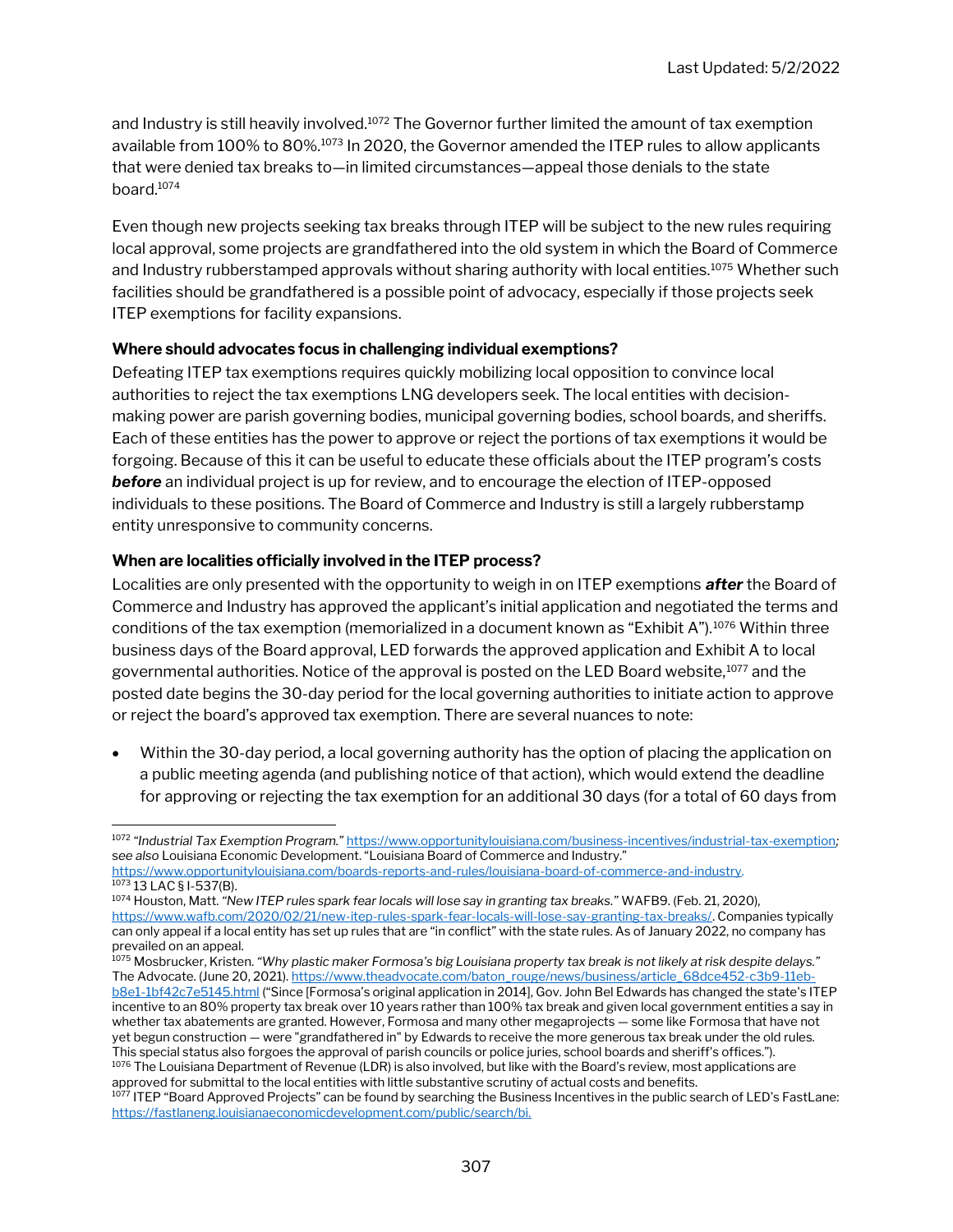start of notice period). If the local governing authority elects to place the application on a public meeting agenda, it must notify LED of such action within three business days.

 If a local governmental entity does not take action or provide notice of the application's placement on a public agenda within the 30-day period, the application is deemed approved by that entity.<sup>1078</sup>

This thirty- to sixty-day window for official action is small, but it has been sufficient to enable local officials to reject proposals. Advocates also can and should work to educate local entities about the ITEP program costs well before any individual project applies for an ITEP exemption.

#### What is the timing for advocacy on an individual project and how do I find out about pending applications?

The window for action in the ITEP process is small. Local entities typically have only thirty days—and at most sixty—to approve or reject the exemption agreed to by the Board and the applicant. Failure to act puts the entity at risk of having the exemption deemed approved, even if there is substantial opposition.

But advocates need not wait to mobilize against a project until the Board and applicant have finished negotiating an exemption and present it to local entities for approval. The ITEP process starts with the applicant filing an "Advanced Notification" through the state's "FastLane NextGen" website. This is the official notice that an applicant *intends* to seek an ITEP exemption. This notice of intent often is the first public indication that an applicant plans to act and is typically filed at least a few months before the localities are invited to participate.<sup>1079</sup>

Advocates should be able to check on whether a project has taken this initial step in two different ways using the FastLane website: https://fastlaneng.louisianaeconomicdevelopment.com/, using either the Public Reports interface or the Public Search Function.

#### With the Public Reports option, navigate to "Public Reports"

(https://fastlaneng.louisianaeconomicdevelopment.com/public/reports) and download the latest "Advance Report." Projects in the ITEP program will include the tag "ITE" in the "Project Id"; filtering by "ITE" and sorting "Advance Received Date" from newest to oldest will show projects that have most recently expressed interest in an ITEP exemption.<sup>1080</sup> This dataset also contains useful information about the estimated jobs, payroll, and investments that will be made.

The second option, which avoids downloading the entire report, is to use the public search function, which allows the user to screen on narrower criteria before downloading data. The public search function is located here: https://fastlaneng.louisianaeconomicdevelopment.com/public/search/bi. Set the "Criteria" to "Advance Notification" and keep the boxes for "EZ" "QJ" and "ITE" checked.

<sup>1078</sup> LED. "Industrial Tax Exemption Program: Next Steps." https://www.opportunitylouisiana.com/businessincentives/industrial-tax-exemption. For the official rules and regulations governing new projects as of 2018, see Chapter 5: Industrial Ad Valorem Tax Exemption Program §§ 501 – 537. https://www.opportunitylouisiana.com/docs/defaultsource/default-document-library/rules-2018\_itep.pdf?sfvrsn=c460ba05\_0.

<sup>1079</sup> After the advance notice, an applicant must submit its application to LED. It is reviewed by both LED and the Louisiana Department of Revenue. LED and the applicant must agree on the terms of the tax exemption and then the Board of Commerce and Industry must approve it. The Board meets every other month to consider applications, for a total of six times per calendar year. The Board only gives one week of notice as to its monthly agenda. Only once all these steps are completed are the localities given a say. See LED. "Industrial Tax Exemption Program: Next Steps." https://www.opportunitylouisiana.com/business-incentives/industrial-tax-exemption.

<sup>&</sup>lt;sup>1080</sup> These suggestions are based on the format of the website on November 29, 2021.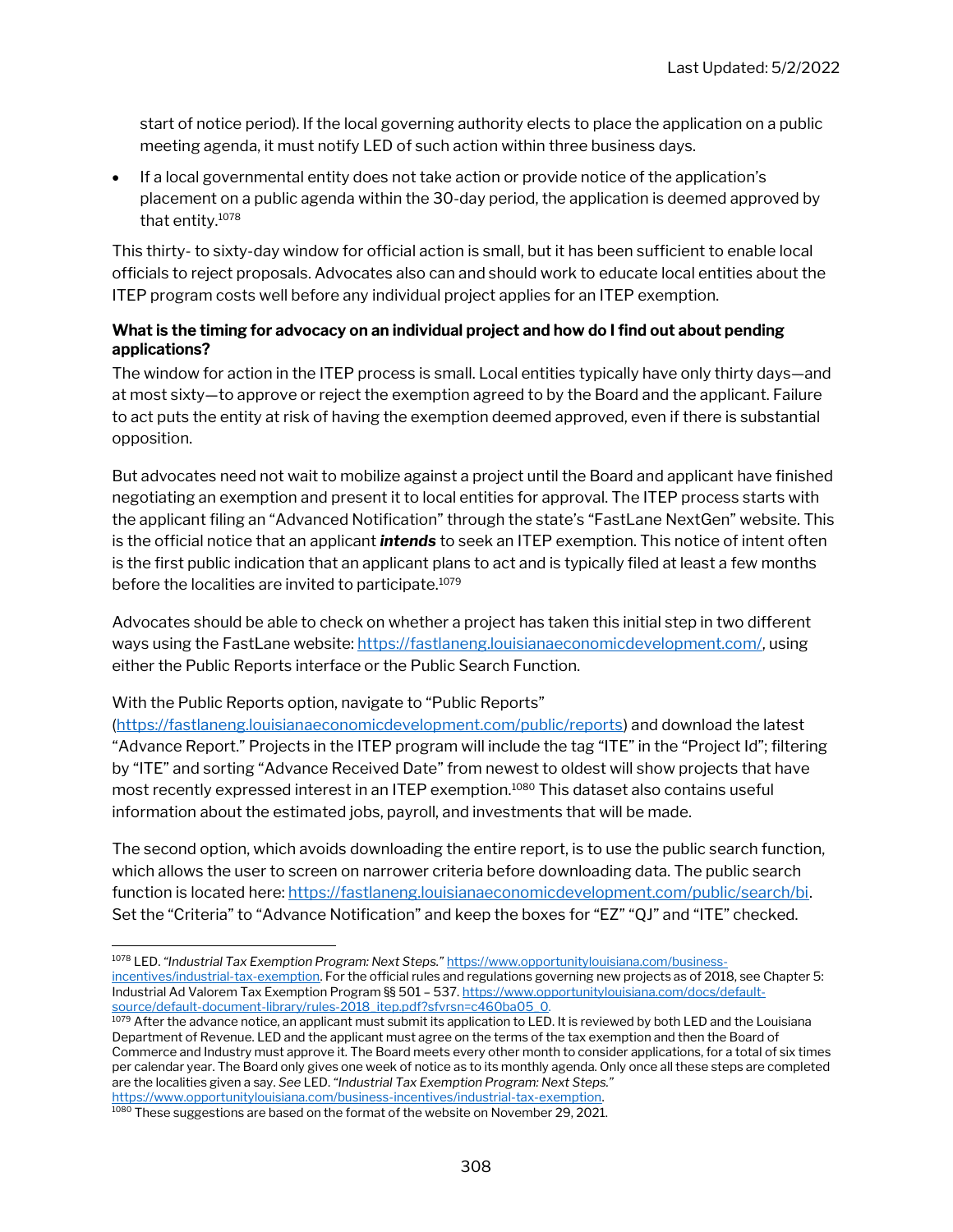After "Search" is clicked, the user should be able to search for certain phrases like "LNG" to further narrow the results before exporting the data.

#### Is there other useful data on FastLane?

FastLane's Public Reports page also includes other reports that advocates may find useful in understanding trends in the ITEP program and at particular facilities.<sup>1081</sup> The "Industrial Tax Exemption Projects Report" is one such report that advocates like Together Louisiana have used to uncover the real costs of the program. This report includes columns for Board Approvals, Contract Dates, and Renewal Requests if available for each project, which shows the history of exemptions received at specific facilities. The first column also shows whether the project is operating under the pre-2016 rules or after the Governor's executive orders.

The historical data in the ITE Projects Report is helpful because not only new projects can take advantage of ITEP. Expansions to pre-existing facilities are also eligible. Many of these must go through the local approval process. Some of advocates' successes have come from stopping expansions from benefiting from ITEP, as Section 9.B.7 highlights.

#### Won't companies leave if they don't get the tax exemptions, causing localities to lose tax revenue?

The truth is that many companies that seek tax exemptions do not need them to be profitable and will build at the proposed location regardless of whether they receive exemptions. For example, companies expanding existing facilities are likely to do so with or without exemptions. Some facilities even complete all work before receiving an exemption—as Exxon did in East Baton Rouge parish (see Section 9.B.7). One Together Louisiana study found that one parish lost \$69.6 million in one year alone from exemptions—even if some of those projects would not have been constructed without exemptions it is clear that communities are forgoing millions of dollars that could be used for public services instead of subsidizing public harms.

#### \$69.6 MILLION IN OPPORTUNITY COSTS IN 2017 IN EAST BATON ROUGE ALONE

Using FastLane data, advocates have found that in one parish alone, the amount of tax revenue schools, the parish government, sheriff, and other local entities lost in 2017 because of ITEP amounts to \$69.6 million, which could have been otherwise used to fully fund universal pre-K (or give teachers a \$9,000+ raise), improve drainage (or give police officers a \$14,000+ raise and fully fund an independent police monitor), cover the sheriff's budget deficit and buy body cameras for all deputies, open and operate 168 new swimming pools, AND hire 190 new firefighters and 47 paramedics.<sup>1082</sup>

Ideally, the state would encourage bringing green industry to the state, which as Louisiana Together has repeatedly pointed out, is necessary to meet the state's own climate change goals. And at a

https://d3n8a8pro7vhmx.cloudfront.net/togetherbr/pages/2303/attachments/original/1503346818/Final\_TBR\_Giving\_away \_the\_farm\_8-17-2017.pdf?1503346818.

<sup>&</sup>lt;sup>1081</sup> LED "Public Reports." https://fastlaneng.louisianaeconomicdevelopment.com/public/reports.

<sup>1082</sup> Together Louisiana. "GIVING AWAY THE FARM: a cost-benefit analysis of the industrial tax exemption program in East Baton Rouge Parish, 1998 ‐ 2017." (Aug. 2017)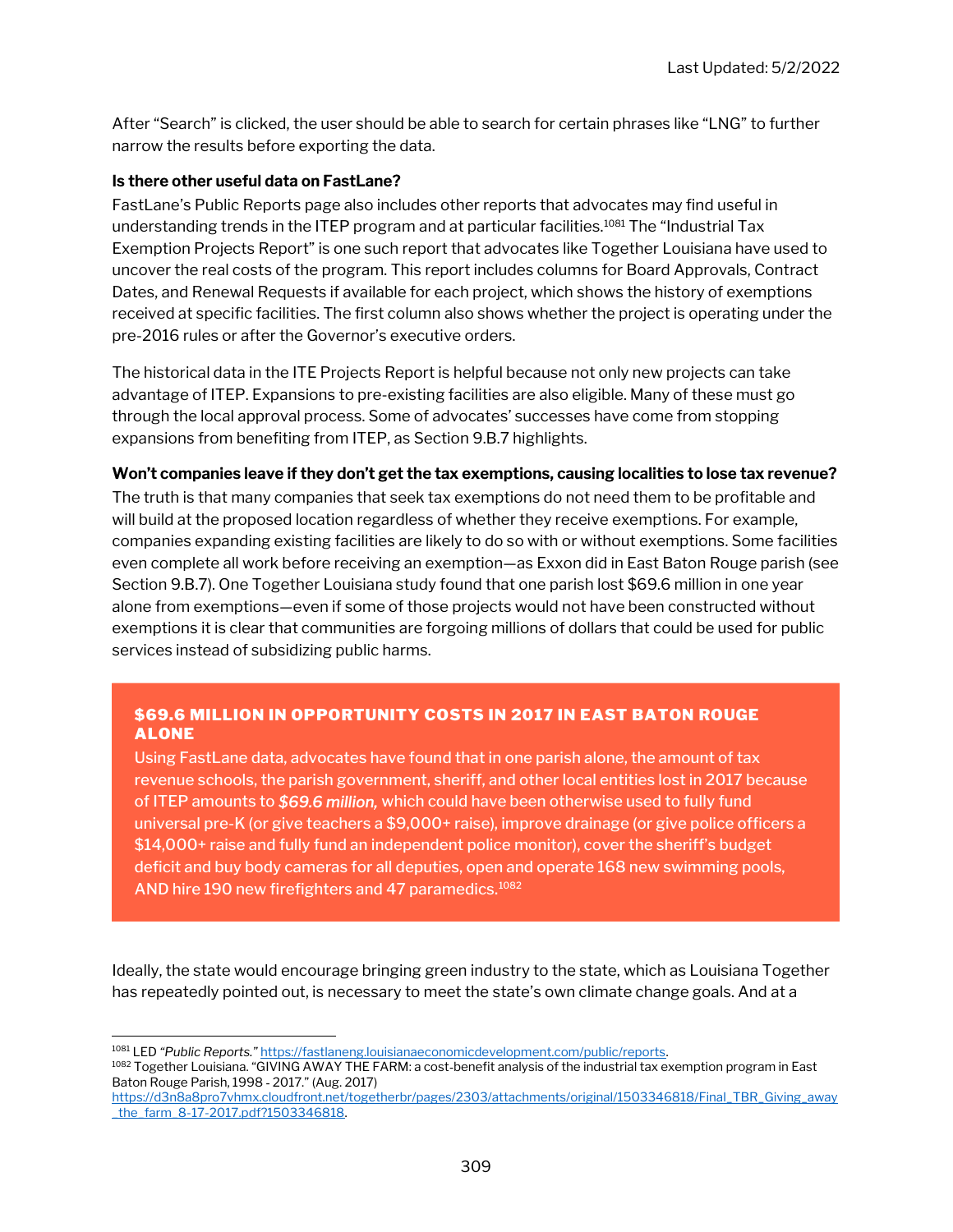minimum, the facilities that create public harms—poor jobs, damage to human and environmental health—should do so by internalizing the costs of that harm, not by receiving public subsidies.

#### Are there success stories of advocates blocking an ITEP exemption?

Yes, advocates in Louisiana have successfully convinced local entities to reject ITEP exemptions. One such success story highlighted in the New York Times centers on the Exxon facility in East Baton Rouge Parish.<sup>1083</sup> After being persuaded by concerned community members, the school board voted 5-4 to reject the \$2.9 million ITEP deal Exxon had struck with the state on tax exemptions for its already completed expansions of its refinery and a polymer plant.<sup>1084</sup> With the local schools in a budget crisis, needing to cut roughly \$30 million in future spending, agreeing to an Exxon tax break would have made the situation even more dire.<sup>1085</sup> In response, Exxon withdrew its request for the tax breaks entirely.<sup>1086</sup>

This is not the only case of local organizations rejecting ITEP proposals. In St. James Parish in 2020, all three entities: the parish, the school board, and the sheriff rejected \$24 million in tax breaks over five years for a hydrogen plant, recognizing the costs to the community of allowing these exemptions.<sup>1087</sup> The \$247 million plant was already under construction when the localities rejected the exemption proposal. As local media reports, "Under the deal St. James officials rejected, the taxing jurisdictions still would have split \$6 million in revenue over 10 years even after Linde's [the industrial entity] \$24 million in breaks. Instead the local governments will split the full \$30 million if the decisions withstand any possible appeal to the state Board of Commerce and Industry."<sup>1088</sup> It does not appear that the local authorities' decisions were overturned.

Another win for Louisiana advocates was in the case of Marathon Oil's Garyville refinery in St. John the Baptist Parish. For decades, 84% of all of Marathon's property—valued at \$3.7 billion—was tax exempt.<sup>1089</sup> In 2019, both the school district and the parish council rejected Marathon's request for \$25 million more in new tax breaks for already completed work (the sheriff's office accepted the deal).<sup>1090</sup> This was the first time that the any St. John Parish board had the opportunity to approve an ITEP proposal, which the school district rejected resoundingly, 9-1. And when other previously exempt Marathon property finally came onto the tax rolls in 2020, it increased total property tax revenue in the parish from \$57 to \$86 million **in a single year**.<sup>1091</sup>

<sup>1083</sup> Fausset, Richard. "A School Board Says No to Big Oil, and Alarms Sound in Business-Friendly Louisiana." New York Times. (Feb. 5, 2019) https://www.nytimes.com/2019/02/05/us/louisiana-itep-exxon-mobil.html.  $1084$  Id.

<sup>&</sup>lt;sup>1085</sup> Id. ("The school district is in a budget crisis, and it is looking for ways to cut roughly \$30 million in future spending. Layoffs may be on the table. Teachers say that administrators have even been rationing paper.").

<sup>1086</sup> Mitchell, David. "In St. James, complete denial of industrial plant's tax breaks a rare step in Louisiana." The Advocate. (Oct. 14, 2020). https://www.houmatoday.com/story/business/2020/10/14/st-james-complete-denial-industrial-plants-tax-breaksrare-step-louisiana/5969887002/.

<sup>1087</sup> Mitchell, David. "In St. James, complete denial of industrial plant's tax breaks a rare step in Louisiana." The Advocate. (Oct. 14, 2020). https://www.houmatoday.com/story/business/2020/10/14/st-james-complete-denial-industrial-plants-tax-breaksrare-step-louisiana/5969887002/.

 $1088$  Id.

<sup>1089</sup> In other words, out of that \$3.7 billion, only \$600 million was taxable. Because the majority of the property was tax exempt, the community lost out on \$885 million in tax revenue from 1999-2017. "When Goliath stays in charge, places stay poor." Together Louisiana. https://www.youtube.com/watch?v=cNcbZKevTpg.

<sup>1090</sup> Reimann, Nick. "St. John seeing cash windfall as Marathon gives \$20 million ahead of expiring tax breaks." (Dec. 28, 2019) https://www.nola.com/news/business/article\_c836bdbc-21f1-11ea-9e5d-1fa308bcd381.html.

<sup>&</sup>lt;sup>1091</sup> "When Goliath stays in charge, places stay poor." Together Louisiana. 2:54-3:13. https://www.youtube.com/watch?v=cNcbZKevTpg.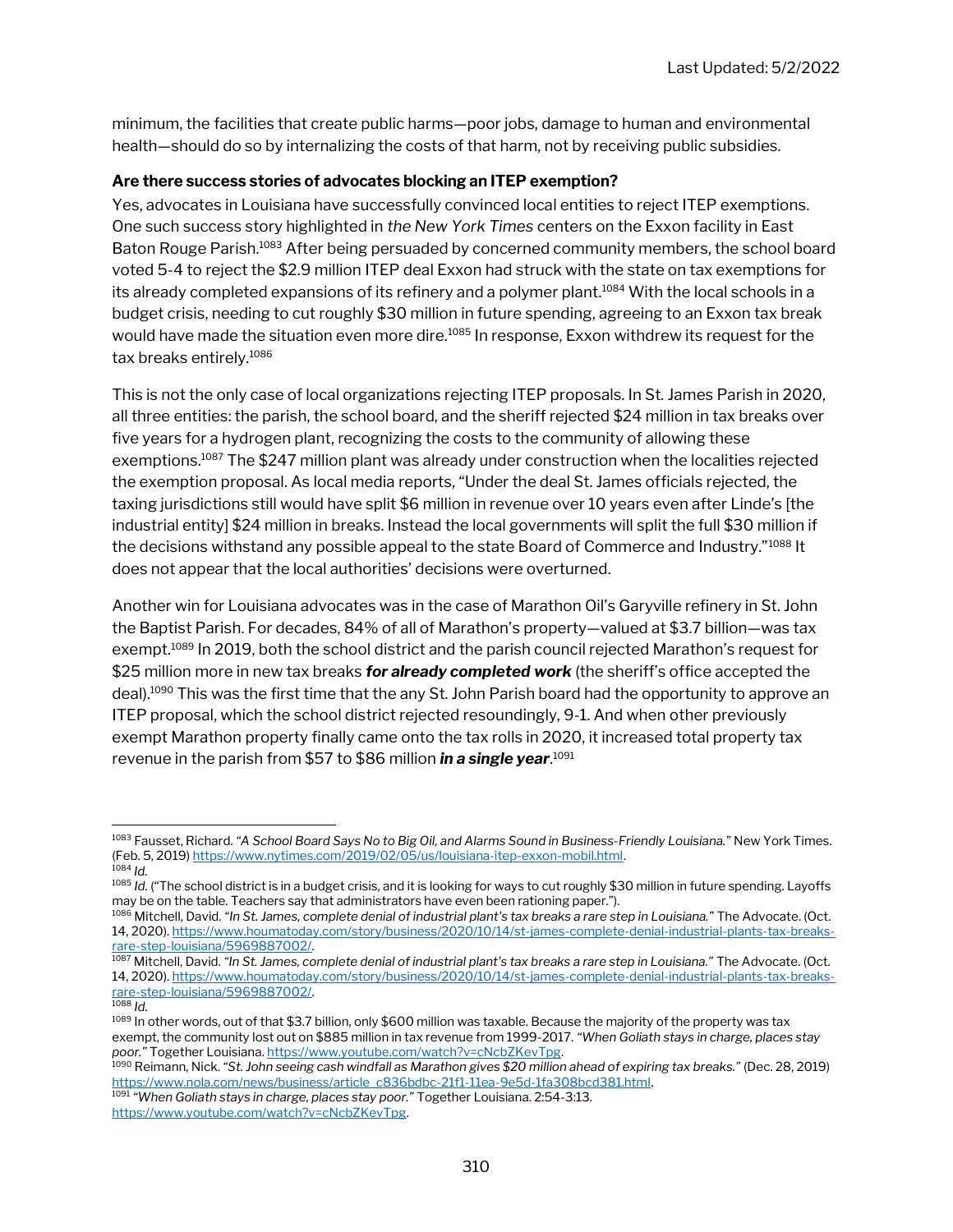#### What are advocacy avenues available other than fighting the revenue lost in individual projects?

Beyond the cost-benefits of individual exemptions, global questions about ITEP may be fruitful avenues of advocacy involvement to combat this program on a wider scale. For example:

- An applicant expanding a facility may seek to grandfather itself into the pre-2016 system and avoid local review improperly. ITEP only allows expansions, not new facilities to be grandfathered into the system.
- The Board of Commerce and Industry is not required to conduct a public interest review of an application before approving it, despite the fact that ITEP exemptions represent the state forgoing massive amounts of public resources that could be used to support essential public services. This makes ITEP an outlier as compared to other actions that are taken by state agencies, which often are charged with protecting state resources. For example, agencies charged with protecting the state's natural resources have a duty to protect these resources and conduct specific analyses before impacting these resources.<sup>1092</sup>
- More scrutiny and advocacy may also help the Board of Commerce and Industry consider applications in a more procedurally sound manner. In the past, the Board has inconsistently followed its own rules and acted in a manner that could be argued as arbitrary and capricious. Advocates with experience in Louisiana administrative law are encouraged to investigate the Board's ITEP approvals to confirm that no procedural violations are occurring.

#### If the recent changes are executive action, what happens when the governor's term is up?

Because the changes to the ITEP program allowing for local input are based on executive order, they are vulnerable once Governor Edwards' time in office is over. Groups like Together Louisiana are trying to embed the governor's executive order into the state constitution so that the program continues to have local oversight. One potential avenue is a constitutional amendment during the 2022 legislative session.

#### Texas tax exemptions

#### What is the main tax exemption LNG developers seek in Texas?

The most lucrative tax exemption that Texas LNG developers have sought is known as Chapter 313 tax exemptions, named for the location of this exemption in the Texas tax code.<sup>1093</sup> Created in 2001—and currently ending on December 31, 2022 thanks to the work of advocates like the Texas IAF Organizations, Every Texan, the Texas AFL-CIO, and others—Chapter 313 creates a state tax incentive program for certain large businesses (like LNG developers) to limit the appraised value of their property for the purposes of local Texas public school district property taxes. This program lets companies avoid local school district taxes for ten years. The local school district doesn't lose out on those funds, however; it is reimbursed with state funds that could have otherwise been invested

<sup>1092</sup> See La. Const. art. VI § 1 (1921); La. Const. art. IX § 1. <sup>1093</sup> Chapter 313 is also known as the Texas Economic Development Act. See https://statutes.capitol.texas.gov/docs/TX/htm/TX.313.htm.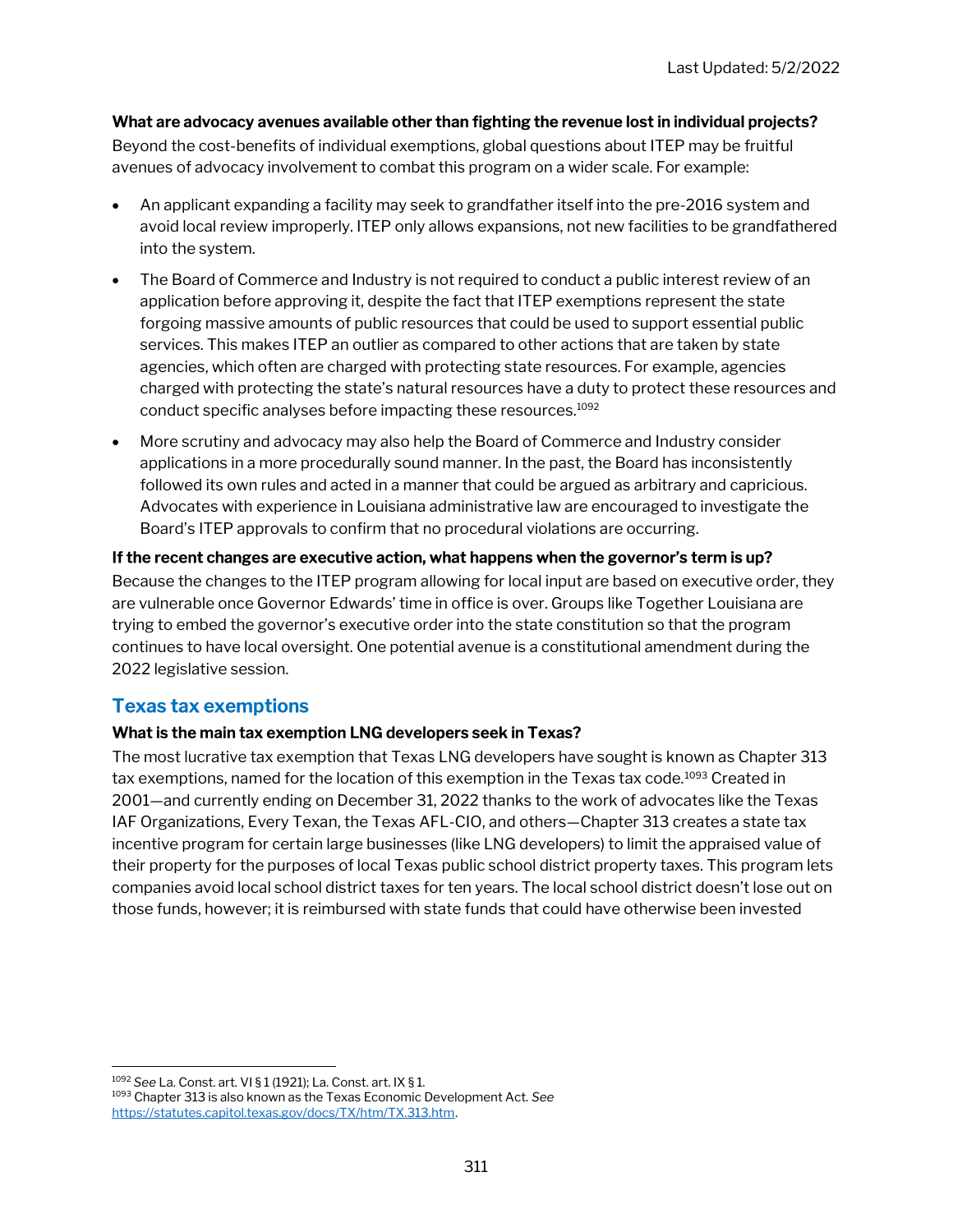across all Texas school districts.<sup>1094</sup> In 2021, there were 509 projects getting Chapter 313 benefits.<sup>1095</sup>

The "appraised value limitation" that forms the backbone of Chapter 313 tax break is an agreement between the developer and the local school district in which the developer proposes to develop property—and create jobs meeting certain job and wage requirements—in exchange for a ten-year limitation (i.e., a ten-year cap) on the facility's property value for school district maintenance and operations tax purposes. This lets a company pretend that, for example, a \$500 million petrochemical plant is worth anywhere from \$10 million to \$100 million on a school district's tax rolls for a decade, depending on the size of the district. The limitation can save a company tens of millions of dollars in property taxes.<sup>1096</sup> The tax break proposed for Annova LNG, for example, would have treated the \$1.4 billion proposed export terminal as if it were worth only \$25 million, for ten years.<sup>1097</sup> (And when it went back on the tax rolls, it would likely be valued less than originally promised.)

Local school boards are the ultimate decisionmaker on whether an exemption is granted, once the state Comptroller approves the application, which it almost invariably does. And if a school district grants a tax break for a project, it doesn't lose a cent—the state is obliged to cover the difference. The cost of the tax break comes out of the state budget. The school board also has authority to negotiate for "payments in lieu of taxes" ("PILOTs" or "PILTs")—basically supplemental money above and beyond what it could have collected from taxes.<sup>1098</sup>

Unlike other tax exemption programs, there is no limit on how much money can be exempted through the Chapter 313 program statewide. Over the past 20 years, Chapter

#### WHAT ABOUT OTHER EXEMPTIONS?

Chapters 380 and 381 of the Texas tax code give cities and counties, respectively, power to grant tax exemptions and to offer economic development packages. These can be lucrative for developers but are not necessarily as big, and are not covered in depth in this guide.

313 had delivered \$10 billion in tax cuts to corporations operating in Texas, with petrochemical

https://d3n8a8pro7vhmx.cloudfront.net/gulfcoastlc/pages/1561/attachments/original/1622690659/Brown\_\_Alleen\_\_Corpor ate Subsidy Quietly Dies in Texas - The Intercept.pdf?1622690659.

1096 The savings apply only to the school district's operations taxes. Districts also levy taxes to pay off debts, and Chapter 313 recipients pay all taxes on that portion of their bill, which is typically a far smaller amount. See Texas Taxpayers and Research Association. "Understanding Chapter 313: School Property Tax Limitations and the Impact on State Finances," at 1, 13 (2017). https://www.ttara.org/wp-content/uploads/2018/09/UnderstandingChapter313\_Final\_Web\_1\_11\_17.pdf.

1097 Michels, Patrick. "Free Lunch." Texas Observer. (Mar. 14, 2016) https://www.texasobserver.org/chapter-313-texas-taxincentive/.

<sup>1094</sup> For example, if these funds were reinvested across all school districts on a per-student basis instead of going to the few districts that agreed to Chapter 313 exemptions, 1061 districts and charters—which collectively serve 95% of public-school students—would be better off. App. 68, "Losers & Winners from Chapter 313." Network of Texas Organizations. (Feb. 2021). Central Texas Interfaith's analysis found that by using state money to reimburse Chapter 313 districts instead of investing it on a per-student basis across all districts, urban school districts like Houston and Dallas have each lost more than \$20 million annually from the exemption program. Brown, Alleen. Corporate Subsidy Quietly Dies in Texas—Topping Off Bad Week for Big Oil. The Intercept. (June 1, 2021) at 5.

<sup>1095</sup> The Texas Comptroller's Webinar on Chapter 313 Value Limitation Agreements: https://youtu.be/urF-fw2EbmA, at 15:40-52.

<sup>1098</sup> "Understanding Chapter 313: School Property Tax Limitations and the Impact on State Finances," at 7 (2017). https://www.ttara.org/wp-content/uploads/2018/09/UnderstandingChapter313\_Final\_Web\_1\_11\_17.pdf.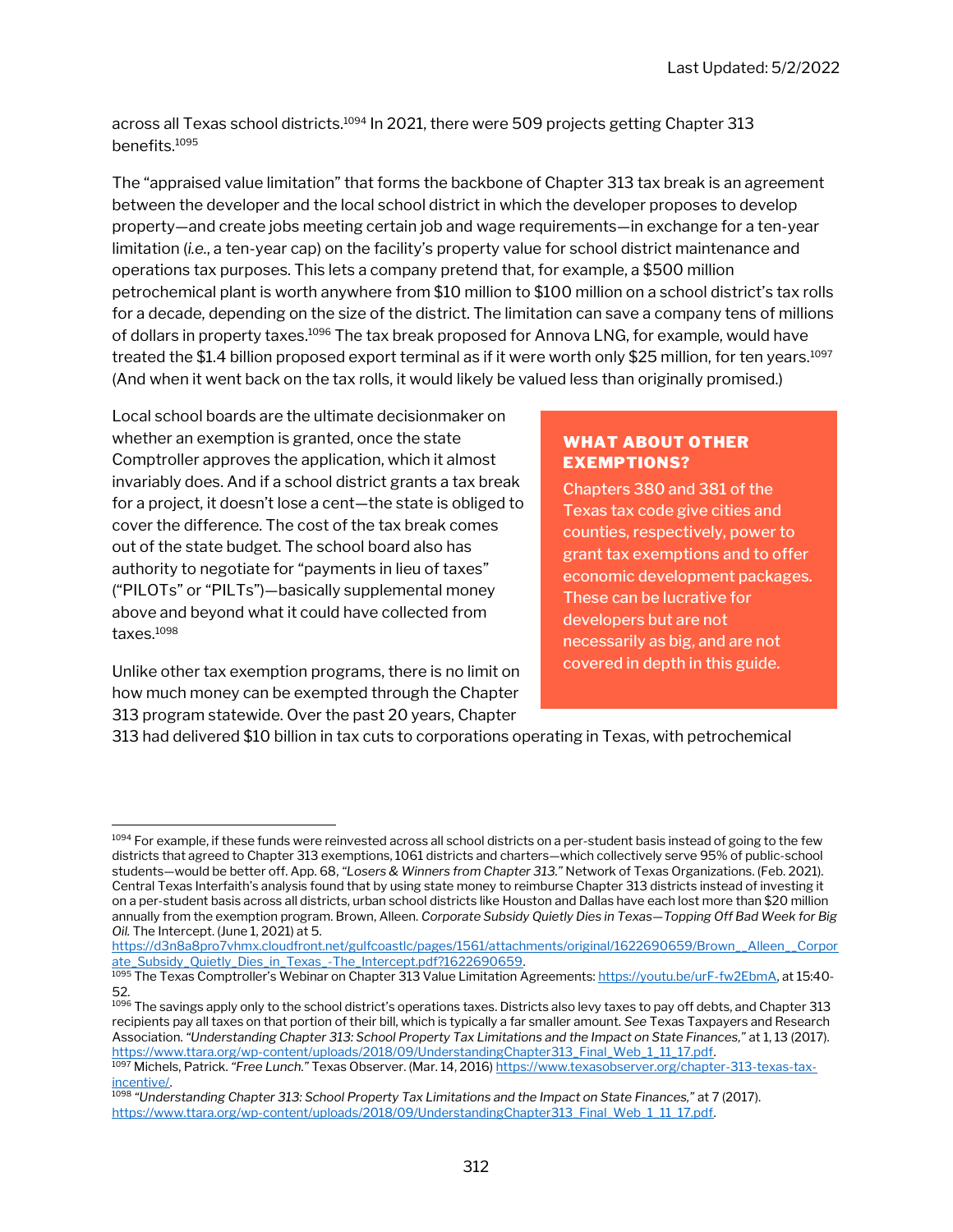companies and LNG companies being the biggest winners.<sup>1099</sup> But in the 2021 Legislative Session, the Chapter 313 tax program was not reauthorized, thanks in large part to community advocates like the Texas IAF Organizations, Every Texan, and the Texas AFL-CIO (see Section 9.C.4 for details on this success story). This means that unless a special legislative session is convened in the interim, the availability of new Chapter 313 exemptions will expire on December 31, 2022, and companies are scrambling to apply before the deadline to lock in ten years of tax exemptions.

#### What is involved in getting a Chapter 313 tax exemption?

Until the subsidy program sunsets, it is very easy to get a tax exemption unless sustained pressure is placed on the local school board.

The application process is described on the Texas Comptroller's website.<sup>1100</sup> The application itself can be downloaded here:

https://comptroller.texas.gov/forms/50-296-a.pdf. <sup>1101</sup> For an example application and approval, see the Comptroller's webpage on the Freeport LNG project.<sup>1102</sup>

There are three main items that Chapter 313 facially requires: that the exemption create certain "qualifying" jobs; that it be a "determining factor" in the developer's

#### IN THEORY, THE EXEMPTION MUST:

- Create jobs (unless waived)
- Be a "determining factor" in a developer's decision to build the project in the proposed location
- Be approved by the school board

In practice, only the third item—a school board vote—is required.

decision to site the facility in the proposed location; and that the school board approve the exemption. In Practice, only the third item—a school board vote—is required.

**Job creation.** In theory, Chapter 313 tax breaks are contingent on the company creating a minimum number of jobs (typically between 10 and 25) and paying certain minimum wages; both minimums are computed based on project's proposed location.<sup>1103</sup> The Comptroller and local school boards share the responsibility for ensuring that the promised jobs are created. But very few companies are penalized for not creating promised jobs—in the first ten years of the program's existence, only one company had been penalized for this.<sup>1104</sup> Even when jobs are created, it is at an exorbitant cost. A Houston Chronicle study found that "[b]y even a

<sup>1102</sup> Texas Comptroller. "Brazosport ISD No. 1559, Freeport LNG Development, L.P."

<sup>1099 &</sup>quot;Texas IAF Blocks \$10 Billion Dollar Corporate Tax Giveaway to Big Oil." (June 1, 2021)

https://www.tmohouston.org/2106\_tmo\_313win The biggest beneficiaries under Texas's corporate tax exemptions have been two LNG facilities: Corpus Christi Liquefaction and Freeport LNG, each receiving more than \$55 million in subsidies annually. Brown, Alleen. Corporate Subsidy Quietly Dies in Texas—Topping Off Bad Week for Big Oil. The Intercept. (June 1, 2021) at 5.

https://d3n8a8pro7vhmx.cloudfront.net/gulfcoastlc/pages/1561/attachments/original/1622690659/Brown\_\_Alleen\_\_Corpor ate\_Subsidy\_Quietly\_Dies\_in\_Texas\_-The\_Intercept.pdf?1622690659.

<sup>1100</sup> Chapter 313 Application Process. https://comptroller.texas.gov/economy/local/ch313/process.php. <sup>1101</sup> This form (Form 50-296A, revised October 2020) and the required attachments (Excel "schedules") are found on the Comptroller's forms website: https://comptroller.texas.gov/economy/local/ch313/forms.php.

https://comptroller.texas.gov/economy/local/ch313/agreement-docs-details.php?id=1559 (containing application and agreement files).

 $^{1103}$  A qualifying job is a full-time one that pays at least 110% of the county average weekly wage for manufacturing jobs in the county where the job is located (either 25 or 10), among other requirements. See Texas Tax Code Sec. 313.021(3); see also Sec. 313.051(b). Wage information for other jobs can be found here: https://comptroller.texas.gov/economy/local/ch313/wage-targets.php.

<sup>&</sup>lt;sup>1104</sup> Michels, Patrick. "Free Lunch." Texas Observer. (Mar. 14, 2016) <u>https://www.texasobserver.org/chapter-313-texas-tax-</u> incentive/.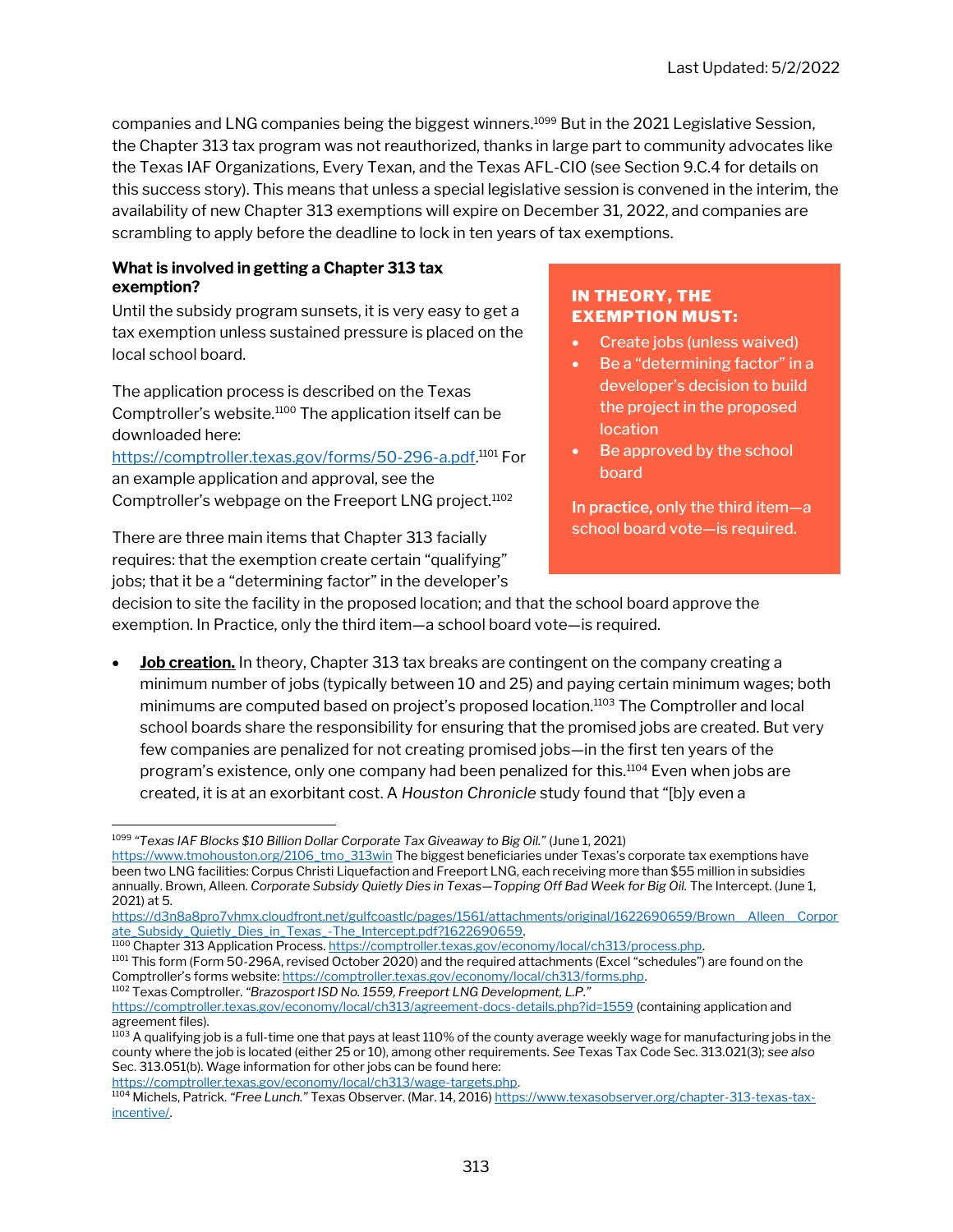conservative measure, Texas is paying \$211,600 in tax incentives for each job created under the program. Using a different metric cited in the past by state officials, the cost per job tops \$1.1 **million.**" $105$  And the developer may not be required to create any jobs at all if it qualifies for the waiver of this requirement.<sup>1106</sup>

"Determining Factor." The Comptroller must also determine either that a tax break is "a determining factor" in a firm's decision to proceed with a project in Texas<sup>1107</sup> or make a "qualitative determination that other considerations associated with the project result in a net positive benefit to the state" (a secondary loophole less often used).<sup>1108</sup> It must memorialize its decision in the certification it provides to the school district.<sup>1109</sup> In practice, these are very weak bars to surmount; the Comptroller often relies heavily on the applicant's own material to inform its economic impact assessment without questioning underlying assumptions or considering contrary evidence. Many projects have been approved even when it's been clear that the only viable location for the project is within a single district. The newspaper the Houston Chronicle highlighted one such example in its exposé series on Chapter 313: 1110

Enterprise Products Partners, like its competitors, had begun building a network of new pipelines dedicated to transporting "natural gas liquids" in the Eagle Ford to its processing plants in South Texas.

The Houston-based energy company said enormous demand for its services soon would overwhelm its South Texas plants. But in April 2011, the company sought taxpayers' help in building a new gas processing plant in Lavaca County by applying for a Chapter 313 incentive for the project.

To prove the project qualified for the tax break, Enterprise told the comptroller's office that it had a large pipeline network and gas processing plants in four other states, allowing "substantial flexibility in plant location."

But like so many of its competitors, Enterprise had told its investors a different story.

The company had discussed the plant in public statements dating back 10 months — its location, its capacity, its construction timeline, the length of pipe needed to connect it to the company's network — and described it as part of a series of projects necessary to "meet the needs of producers" in the Eagle Ford.

https://assets.comptroller.texas.gov/ch313/378/Sabine-Pass-ISD-378-Golden-Pass-Economic-Impact-and-

Recommendation-Package-3-4-2014.pdf. All documents associated with Sabine Pass Train 3 can be found here: https://comptroller.texas.gov/economy/local/ch313/agreement-docs-details.php?id=378.

<sup>1105</sup> Morris, M. et al. "Huge corporations are saving \$10 billion on Texas taxes, and you're paying for it" Houston Chronicle. (Updated June 3, 2021) https://www.houstonchronicle.com/news/investigations/unfair-burden/article/unfair-burden-part-1 texas-tax-corporations-covid-16164744.php.

<sup>1106</sup> See Texas Tax Code § 313.025(f-1).

<sup>1107</sup> Tax Code § 313.026(c)(2). See generally also Texas Comptroller's website at:

https://comptroller.texas.gov/economy/local/ch313/.

<sup>1108</sup> Tax Code § 313.026(f).

<sup>1109</sup> For example, here is the certification decision for Sabine Pass Train 3, issued in 2014. Ltr fr. Martin A. Hubert (Deputy Comptroller) to Kristi Heid (Superintendent of Sabine Pass ISD) (Mar. 4, 2014)

<sup>&</sup>lt;sup>1110</sup> Morris, M. et al. "Huge corporations are saving \$10 billion on Texas taxes, and you're paying for it" Houston Chronicle. (Updated June 3, 2021) https://www.houstonchronicle.com/news/investigations/unfair-burden/article/unfair-burden-part-1 texas-tax-corporations-covid-16164744.php.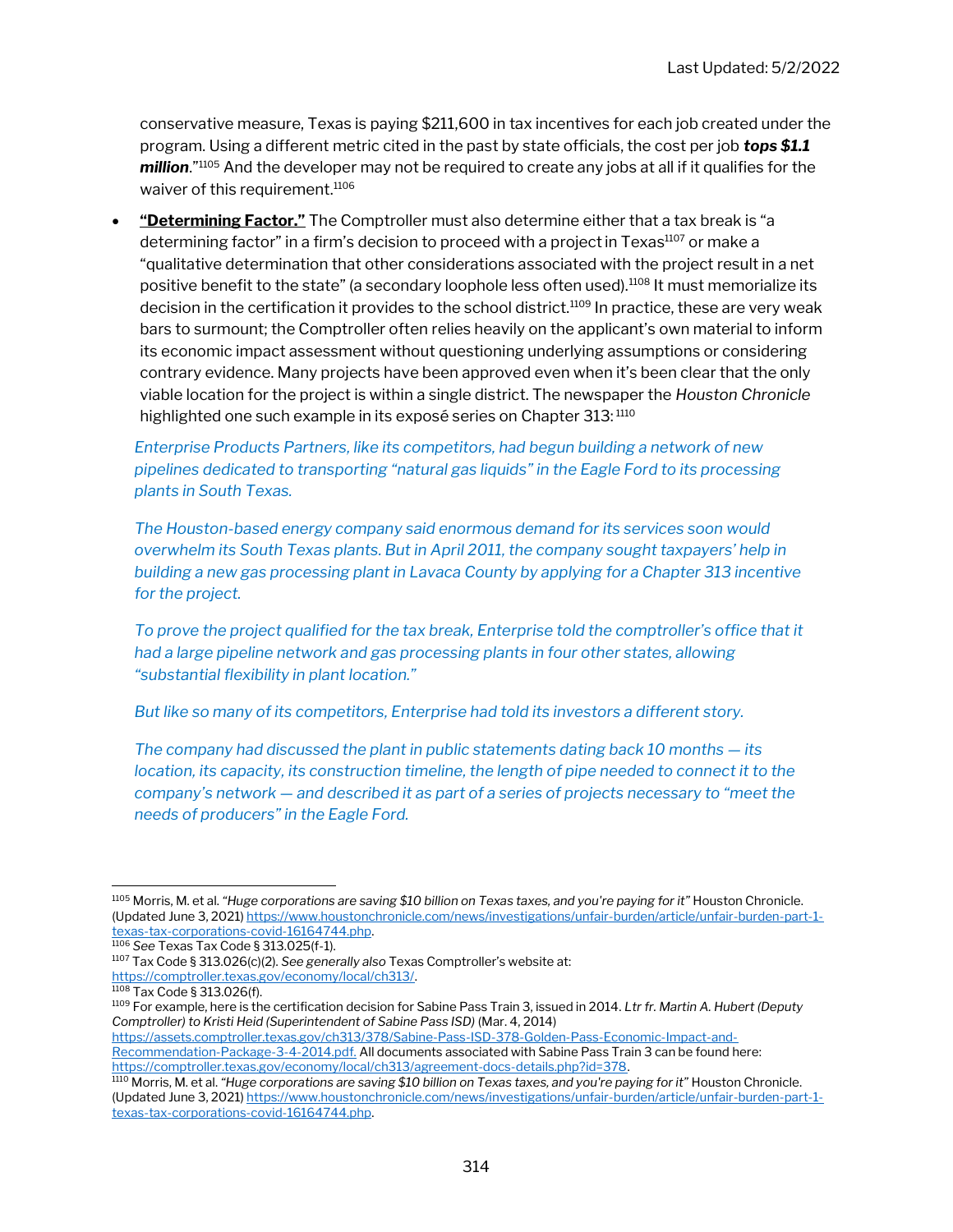#### If the comptroller's office was aware of these statements, they were not mentioned in the office's letter recommending the \$41 million in tax incentives be approved.

A previous exposé in the Texas Observer documented many other examples of how non-existent of a hurdle "determining factor" is.<sup>1111</sup> Many companies barely pretend they have looked outside the state before deciding on a location for a facility. And LNG is no different. Despite advocates' success in convincing the Point Isabel school board to reject Annova LNG's application for millions in exemptions, within a day after the vote Annova announced its discovery that it actually didn't need the tax break to build in Brownsville, and that it would be pushing ahead with its project unchanged.<sup>1112</sup>

School District Approval. Other gatekeepers are elected members of local school boards. Most school boards approve exemptions because they are reimbursed from the state—ultimately at a cost to urban districts that do not have Chapter 313 agreements. In addition, Chapter 313 allows the local school district to negotiate for "supplemental" payments from developers, on top of the exemptions they grant, leaving the local school district not just even, but ahead, after the exemption is granted.<sup>1113</sup>

#### The Houston Chronicle succinctly explained the school board process and incentives as follows:<sup>1114</sup>

School officials are important gatekeepers in the program and ultimately decide whether to approve the agreements. But districts also have a powerful incentive to never deny a Chapter 313 deal: They can make money each time they approve one.

State funding formulas ensure that school districts don't bear the cost of granting property tax breaks. And school officials negotiate additional payments from companies that can be used for a variety of education purposes — money they never would have received under the state's educational allotments.

Over the 10-year life of each deal, these extra payments are providing a \$1.5 billion windfall for districts across Texas that participate in the Chapter 313 program. School boards occasionally reject an application if there's a community outcry against a project. But that seldom happens.

The comptroller's office itself, in a December 2010 report on the program, said these supplemental payments to schools "are evidence that the incentives awarded are higher than necessary to attract these projects, and represent unnecessary costs to the state."

<sup>1111</sup> Michels, Patrick. "Free Lunch." Texas Observer. (Mar. 14, 2016) https://www.texasobserver.org/chapter-313-texas-taxincentive/ (giving examples highlighting the results of its review of 360 Chapter 313 deals that "suggests that much of this money was handed to projects that would have come to Texas anyway or couldn't have been located anywhere else"). 1112 Michels, Patrick. "Free Lunch." Texas Observer. (Mar. 14, 2016) https://www.texasobserver.org/chapter-313-texas-taxincentive/ ("If the deal truly was necessary to bring Annova to town, local residents hoped, then the board's rejection would

keep the company out. But within a day, Annova announced that even without the break, it planned to press ahead with its terminal on the ship channel.").

<sup>1113</sup> Michels, Patrick. "Free Lunch." Texas Observer. (Mar. 14, 2016) https://www.texasobserver.org/chapter-313-texas-taxincentive/.

 $^{1114}$  Morris, M. et al. "A controversial tax program promised high-paying jobs. Instead, its costs spiraled out of control." Houston Chronicle. (updated June 1, 2021). https://www.houstonchronicle.com/news/investigations/unfair-burden/article/unfairburden-part-2-tax-program-costs-spiral-16164758.php.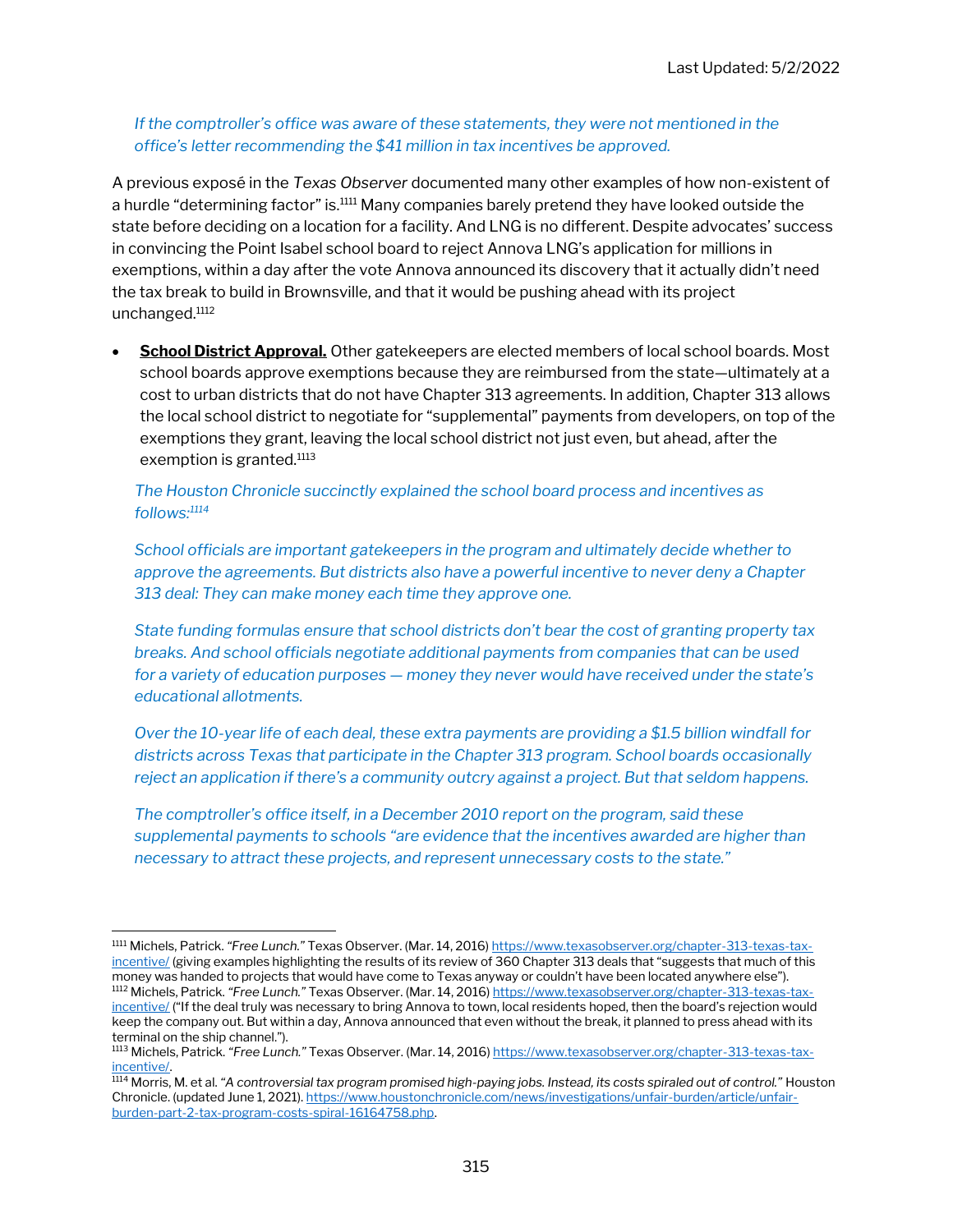Nathan Jensen, a University of Texas at Austin professor who has studied Chapter 313, has noted the perverse incentives these payments create.

"The thing that makes it particularly unique is how politically clever it is," Jensen said. "It's kind of an evil-genius program where you've essentially bought off the normal opposition for these kinds of programs. School districts always vote yes because it's set up like that."

Chapter 313 creates a system of winners and losers among Texas school districts. Only a portion attract the sort of manufacturing investments that qualify for the program. Roughly 1,000 school districts, including the Houston Independent School District and nearly every other big, urban district in Texas, don't have any active Chapter 313 agreements.

Just a sixth of all Texas school districts — about 170 — are granting tax breaks under the program this year. A majority of the incentives are concentrated in just eight districts, all but one of them petrochemical hubs on the Gulf Coast.

Fully half of the \$95 million in supplemental payments companies make to schools this year will go to just six school districts in industrial areas.

The total amount of the exemption will depend on the project's existing tax base and location, meaning that neighboring districts may be subject to different minimum discounts they can grant.<sup>1115</sup> Some coastal counties are classified as "Strategic Investment Areas" with increased opportunities for exemption available—which districts qualify is updated yearly and found here: https://comptroller.texas.gov/economy/local/ch313/values.php. Rural districts are treated like these Strategic Investment Area districts. Projects in these areas also need to create fewer jobs.

#### What is the timing for advocate involvement on an individual project?

Early intervention is key to rally support for a "no" vote by the school board. Once it receives an application, the school district has up to 151 days to act on it. The Comptroller, which conducts its own analysis, has up to 91 days to review an application after receiving it from the school district. The school district and the applicant can extend the deadline by agreement, and the school district and Comptroller work together during this time period to assess the application and determine economic impact.<sup>1116</sup> A sample timeline of projects for applications approved after December 31, 2013 can be found here: https://comptroller.texas.gov/economy/docs/4-digit-313-timeline-processes-2014.pdf. Because the Comptroller almost always rubberstamps these applications, advocates should focus on persuading the school board, which can be more receptive to advocates' concerns. In addition, because the school district and Comptroller work together to determine economic impact, the Comptroller may be more receptive to economic concerns being presented to it by the school board itself, as opposed to advocates.

Applicants should assume that projects will apply for these tax breaks and mobilize early. Advocates should be prepared to bring public attention to what happens after the ten-year limitation period ends—once a property goes back on the tax rolls, it's often at a valuation less than what the developer estimated they would be worth in it is initial Chapter 313 applications! Advocates should also be aware that applicants may attempt to pit neighboring districts against each other in a bidding

<sup>1115</sup> Texas Tax Code §§ 313.022-23 (rules for typical districts); § 313.052-54 (rules for rural and Strategic Investment Area districts).

<sup>1116</sup> Texas Tax Code § 313.025.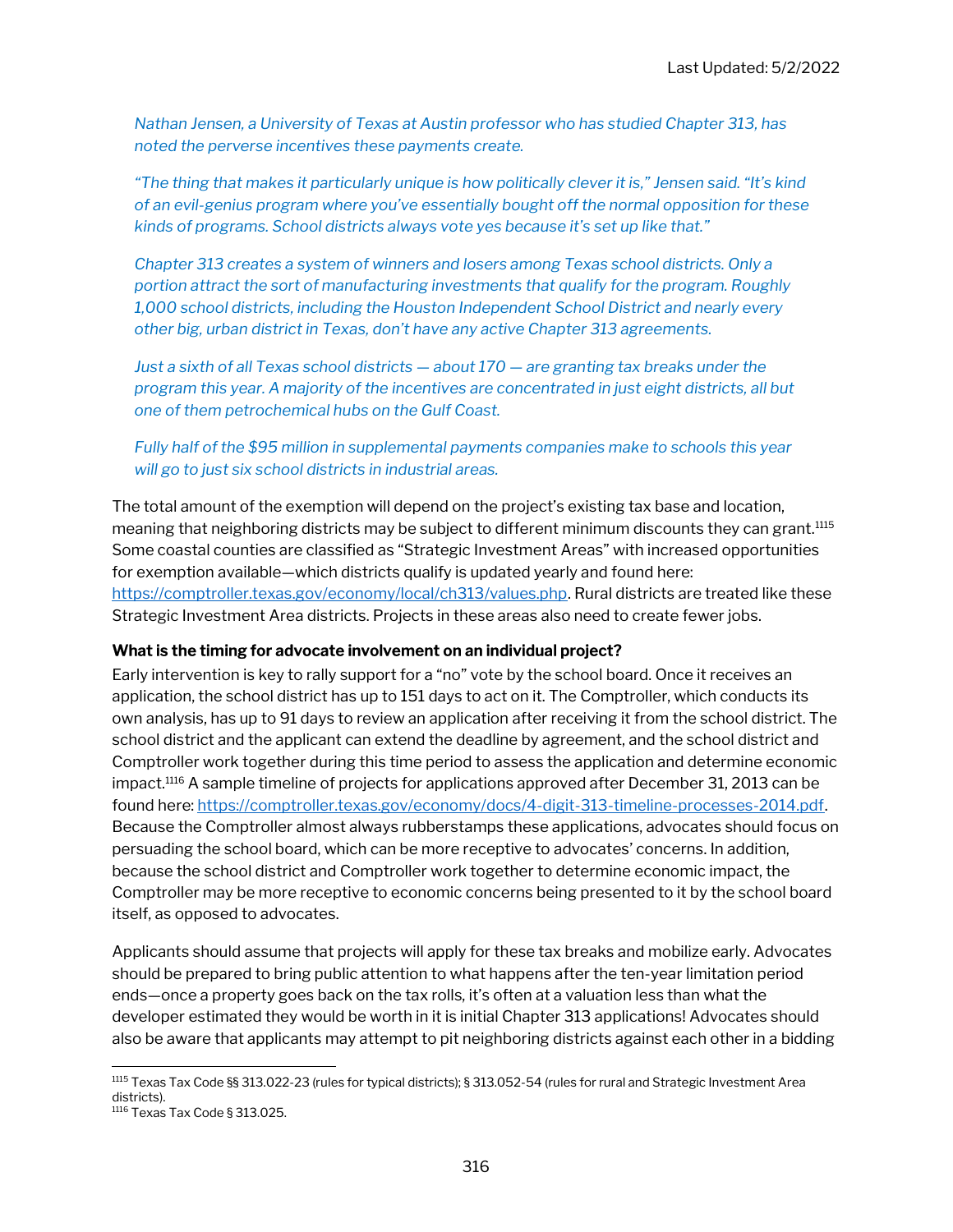war to "win" a project, as happened during Samsung's search for a location in Central Texas.<sup>1117</sup> If this appears to be happening, it can be helpful to consult with organizations experienced in fighting incentives for advice on how to proceed. LNG projects often have fewer siting options because the goods they handle (gas) are geographically limited (both in which gas fields the gas originates from and which ports are equipped to handle the massive tankers), so it may be that any perceived bidding wars have been manufactured by the applicant.

#### How have advocates successfully blocked Chapter 313 exemptions?

Advocates have successfully fought Chapter 313 exemptions on the macro level (at the state legislature) and on a project-by-project basis, including with an LNG project in south Texas.

On a macro level, the Texas IAF Organizations (NTO), Every Texan, the AFL-CIO, and others fought hard leading up to and during the 2021 state legislative session to stop the reauthorization of the Chapter 313 program entirely. In prior years the Chapter 313 program—which required the Legislature to periodically reauthorize its existence—had been reauthorized with nothing more than a rubberstamp. But because of the intense pressure put on state legislators from these organizations, the public, and numerous exposés in the press, efforts in the 2021 session to extend or expand the program failed completely.<sup>1118</sup> Unless the program is revived in a special session before December 31, 2022, no new exemptions will be available after that date.

As for blocking exemptions at an individual level, experience has shown that these exemptions are stopped most effectively by applying pressure on the local school district and partnering with a diversity of organizations and community members.

For example, a coalition of shrimpers, fishermen, environmentalists, Native Americans and others successfully convinced the local Port Isabel school board to reject the tax-subsidy applications filed by two of three LNG projects in Brownsville (Rio Grande LNG<sup>1119</sup> and Annova LNG<sup>1120</sup>; the third, Texas LNG, never sought Chapter 313 protection). Although these rejections did not stop the projects in their tracks, the Annova LNG project is now dead, ostensibly because of "changes in the global LNG market."<sup>1121</sup> But it's possible that the Annova project might still be around today if it had been able to secure the millions of dollars in Chapter 313 tax breaks that advocates successfully fought. $^{1122}$ 

1118 Jensen, Nathan. "Could the Death of a Corporate Handout in Texas be a Turing Point?" The Hill. (July 27, 2021) https://d3n8a8pro7vhmx.cloudfront.net/texasiaf/pages/86/attachments/original/1629393046/Jensen\_\_Nathan\_%22Could\_ the\_Death\_of\_a\_Corporate\_Handout\_in\_Texas\_Be\_a\_Turning\_Point\_%22-The\_HIll.pdf?1629393046.

<sup>1120</sup> Port Isabel South Padre Press. "WITHDRAWN: School board rejects Annova LNG tax break." (Sept. 19, 2015) https://www.portisabelsouthpadre.com/2015/09/19/withdrawn-school-board-rejects-annova-lng-tax-break/.

1121 Weber, Harry. Annova LNG discontinuing US export project." Mar. 22, 2021. https://www.spglobal.com/platts/en/marketinsights/latest-news/natural-gas/032221-annova-lng-discontinuing-us-export-project-operator.

<sup>&</sup>lt;sup>1117</sup> Samsung approached the school districts in both Travis and Williamson Counties for Chapter 313 exemptions. The school district in Travis County refused to grant a Chapter 313 exemption—the district in Williamson County was more sympathetic and ultimately joined the county and city in approving large exemption and incentives packages. It is unclear whether the fact that the Travis County school district (and other local entities) refused to "play ball" was the deciding factor on the facility's location—those familiar with discussions believe that more important was Samsung's ability to procure enough water, land, and electricity for its facility on more favorable terms in Williamson County. Clark-Madison, Mike. "Austin at Large: Brightness on the Edge of Town." Austin Chronicle. (Dec. 10, 2021) https://www.austinchronicle.com/news/2021-12-10/austin-at-largebrightness-on-the-edge-of-town/.

<sup>1119</sup> Michels, Patrick. "Once Again, School District Shuts Down Tax Break for Gas Exporter." Texas Observer. (Sept. 22, 2016) https://www.texasobserver.org/point-isabel-isd-rio-grande-lng-tax-break/.

<sup>1122</sup> For more on the Annova LNG saga, see the Texas Observer article: Michels, Patrick. "Free Lunch." Texas Observer. (Mar. 14, 2016) https://www.texasobserver.org/chapter-313-texas-tax-incentive/ (explaining how "In its application to Point Isabel ISD, Annova said its terminal would be valued at \$1.4 billion, but wanted the school district to pretend for the next 10 years that it was worth just \$25 million. The tax break, Annova told the district, would be "a key component" in its decision to build.").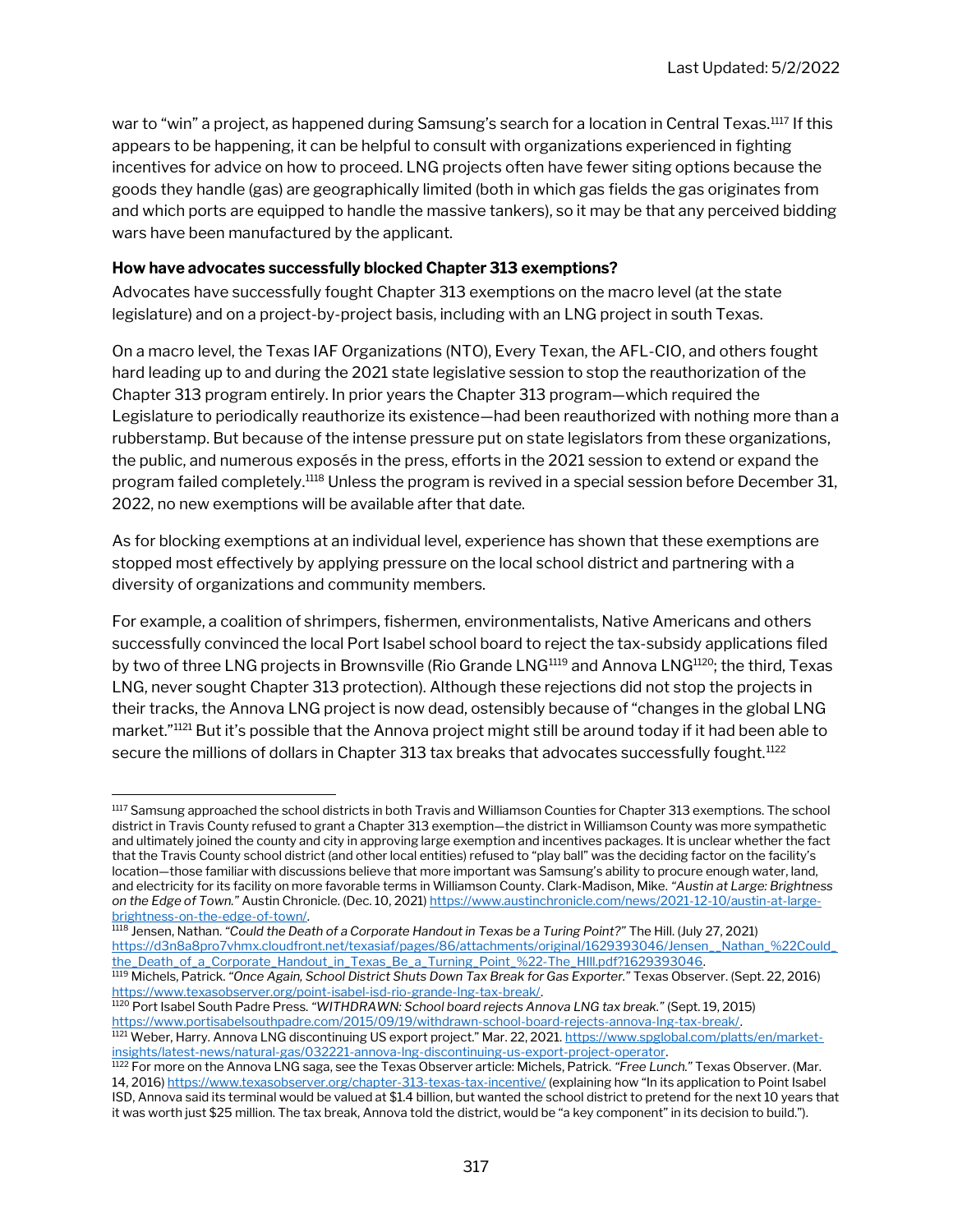These success stories show that partnering with local organizations across the spectrum is essential: not just with environmental organizations, but cross-disciplinary, such as with teachers' unions, faithbased groups, and labor organizations like AFL-CIO chapters. Sustained outreach to the press, public, and decisionmakers is also essential to stop exemptions, both on a macro-level and for individual projects.

#### Where can I find the application materials and agreements for an individual project?

Chapter 313 requires that the local school board and the Comptroller post applications that have been received to their respective websites.<sup>1123</sup> The Comptroller has a centralized location for this data: https://comptroller.texas.gov/economy/local/ch313/agreement-docs.php. Each school district should post this information on its website as well.

#### What might happen with Chapter 313, given that it has not yet been reauthorized?

There is no regularly scheduled state legislative session before the December 31, 2022 expiration date of this tax exemption—the next such session will begin January 2023. However, the Governor could call a special session of the legislature at any time and name the Chapter 313 program as an item to be discussed. Indeed, there have been calls from industry and business interests to do just that! For this reason it is imperative that advocates continue to advocate at the state level and in all future legislative sessions to prevent the exemption program from being resurrected. As advocates' successes in the 2021 legislative session showed, sustained vigilant advocacy at the state level has the potential to stop exemptions across the board without the same difficulties inherent in mobilizing against each exemption individually.

In the meantime, developers are rushing to get approvals from local school districts to lock in ten years of tax breaks. According to the Comptroller, a developer's application must be approved by the governing body of the school district before December 31, 2022, to benefit under Chapter 313. "For the purpose of the program expiration, 'approved by the governing body' includes the execution of a Texas Economic Development Act [Chapter 313] Agreement by the authorized representative of the school district and the approved applicant."<sup>1124</sup>

It is possible that in a future legislative session, a Chapter 313-like program is reinstated. Advocates will want to keep an eye out for such proposals and work together to determine what, if any, statewide exemption program would be beneficial to communities. For example, some advocates (like the Texas IAF Organizations) have suggested that any new tax exemptions should be more narrowly tailored to particular industries of public value, like renewable energy projects, and must avoid the dangers of unlimited tax breaks and their impact on the health of school districts across the state. Such exemptions would need to be structured to create good jobs and support local labor without harming communities.

<sup>1123</sup>Sec. 313.025(a-1) ("The comptroller shall publish each document received from the school district under this subsection on the comptroller's Internet website. If the school district maintains a generally accessible Internet website, the district shall provide on its website a link to the location of those documents posted on the comptroller's website in compliance with this subsection.") And if all else fails, non-confidential information is available through the Texas Public Information Act. See Texas Comptroller. "Property Tax Agreement Applications: Texas Government Code Chapter 313: Confidential Information Submitted to the Comptroller." https://comptroller.texas.gov/economy/docs/confidentiality-notice.pdf. <sup>1124</sup> Texas Comptroller. "Chapter 313 Guidelines and Frequently Asked Questions." https://comptroller.texas.gov/economy/local/ch313/faq.php.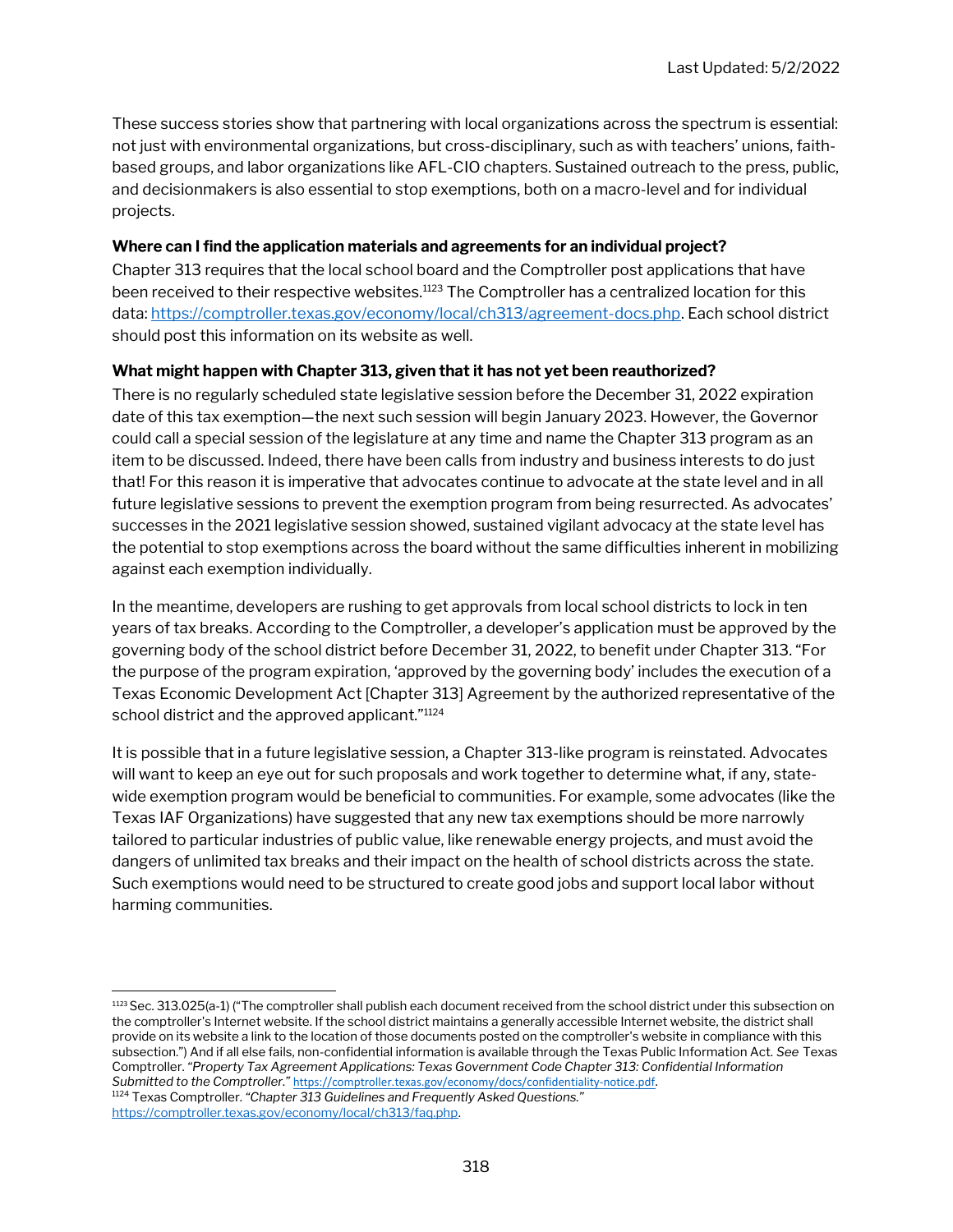#### Where can I find more information?

In addition to the Texas Observer and Houston Chronicle articles about Chapter 313 cited above, there are a number of other resources about the program, including:

- The Texas Comptroller's Webinar on Chapter 313 Value Limitation Agreements: https://youtu.be/urF-fw2EbmA. Annual Eligibility Report 50-772A; Job Creation Compliance Report (50-825);
- The Biennial Reports for Chapter 313 are available here: https://comptroller.texas.gov/economy/local/ch313/biennial-reports.php;
- The Comptroller has a Data Analysis and Transparency Division that can be contacted by email at econ.dev@cpa.texas.gov or at 844-519-5672, ext. 6-9231. A full list of personnel available to help is found here: https://comptroller.texas.gov/economy/contact.php;
- Chapter 313's death is documented in the following article: Brown, Alleen. "Corporate Subsidy Quietly Dies In Texas — Topping Off Bad Week For Big Oil." The Intercept. (June 1, 2021). https://d3n8a8pro7vhmx.cloudfront.net/gulfcoastlc/pages/1561/attachments/original/1622690 659/Brown\_\_Alleen\_\_Corporate\_Subsidy\_Quietly\_Dies\_in\_Texas\_- The\_Intercept.pdf?1622690659.

### What are other tax exemptions and financial incentives that a facility might have access to?

At a federal level, there is a carbon sequestration tax credit (the Section 45Q tax credit) that at least one proposed LNG facility has sought to take advantage of.<sup>1125</sup> A main concern with carbon sequestration tax credits centers around the viability of the technology itself—facilities should not be rewarded for "sequestering" carbon if it does not remove carbon from the atmosphere long-term. A change in the 45Q law made in the Bipartisan Budget Act of 2018 made it easier for more companies to seek this credit and made the credit more lucrative.<sup>1126</sup>

In Louisiana, LNG developers may attempt to take advantage of other state programs<sup>1127</sup> like the Quality Jobs program,<sup>1128</sup> Enterprise Zone tax credit,<sup>1129</sup> and FastStart, a state-funded workforce training program.<sup>1130</sup> These programs do not have a clear role for local input but do increase the profitability of projects. At a local level, localities publicize other incentives that a company might qualify for.<sup>1131</sup>

In Texas, there are several state funds that an LNG developer might seek to exploit to lower the cost of a project. A summary of the available programs can be found here:

<sup>1125</sup> Namely, Rio Grande LNG in Brownsville, Texas. See "NextDecade Launches NEXT Carbon Solutions." (Mar. 18, 2021) http://investors.next-decade.com/news-releases/news-release-details/nextdecade-launches-next-carbon-solutions. 1126 For more information on this topic, see Rodgers, Michael and Dubov, Brandon. "Carbon capture and storage: The legal and regulatory context." White & Case. (Jan. 29, 2021) https://www.whitecase.com/publications/insight/carbon-capture/us-taxcredit-encourages-investment. See also Congressional Research Service. "The Tax Credit for Carbon Sequestration (Section 45Q)" (June 8, 2021) https://sgp.fas.org/crs/misc/IF11455.pdf. <sup>1127</sup> https://www.opportunitylouisiana.com/business-incentives.

<sup>1128</sup> Up to a 6 percent rebate on annual payroll expenses for up to 10 years and either a state sales/use tax rebate on capital expenses or a 1.5 percent project facility expense rebate for qualifying expenses. See LED. "Quality Jobs." https://www.opportunitylouisiana.com/business-incentives/quality-jobs.

<sup>1129</sup> LED. "Enterprise Zone." https://www.opportunitylouisiana.com/business-incentives/enterprise-zone.

<sup>1130</sup> LED. "LED FastStart – No. 1 State Workforce Development Program." https://www.opportunitylouisiana.com/faststart. 1131 See e.g., Port of South Louisiana Incentives. https://portsl.com/incentives/.